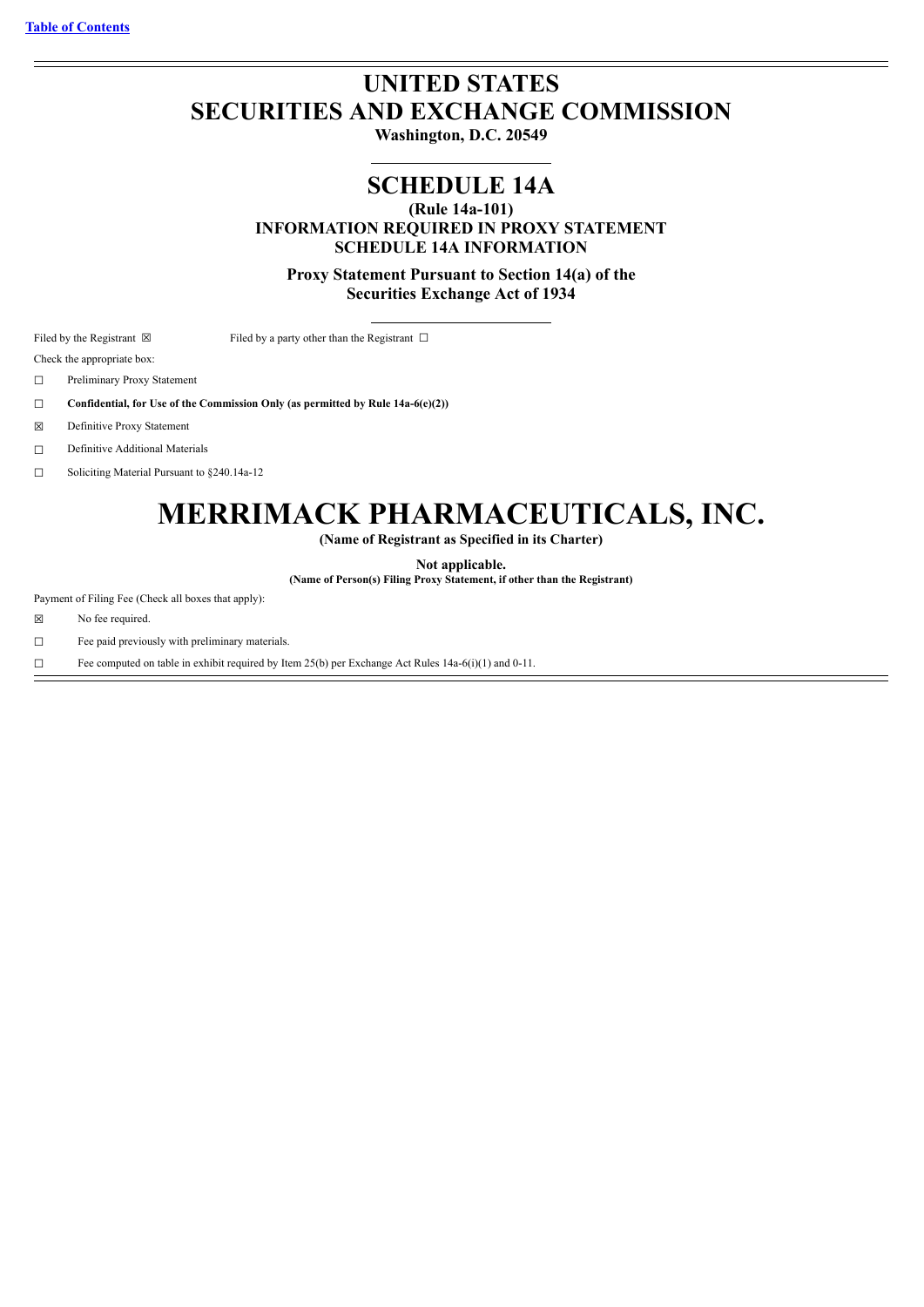### **MERRIMACK PHARMACEUTICALS, INC. One Broadway, 14th Floor Cambridge, MA 02142**

April 27, 2022

Dear Merrimack Pharmaceuticals, Inc. Stockholder:

You are cordially invited to our Annual Meeting of Stockholders on Monday, June 6, 2022, beginning at 10:00 a.m., Eastern time, via the Internet at a virtual web conference at www.meetnow.global/MTWV4MR. The enclosed Notice of Annual Meeting of Stockholders sets forth the proposals that will be presented at the meeting, which are described in more detail in the enclosed proxy statement. Our board of directors recommends that you vote "FOR" each of the director nominees in Proposal 1 (Gary L. Crocker, Eric D. Andersen, Noah G. Levy, Ulrik B. Nielsen and Ana Radeljevic) and "FOR" Proposal 2 (ratification of our independent auditors).

To support the health and well-being of our stockholders, officers and directors in light of the continuing risk of COVID-19, our annual meeting will be a "virtual meeting" of stockholders, which will be conducted exclusively via the Internet at a virtual web conference. There will not be a physical meeting location, and stockholders will not be able to attend the annual meeting in person. This means that you can attend the annual meeting online, vote your shares during the online meeting and submit questions during the online meeting by visiting the above-mentioned Internet site. In light of the public health and safety concerns related to COVID-19, we believe that hosting a "virtual meeting" will enable greater stockholder attendance and participation from any location around the world.

Your vote is important. Whether or not you plan to attend the annual meeting online, please vote as soon as possible. Voting by proxy will ensure your representation at the virtual meeting if you do not attend online. Please review the instructions on the proxy card regarding your voting options.

Very truly yours,

Gary L. Crocker *President*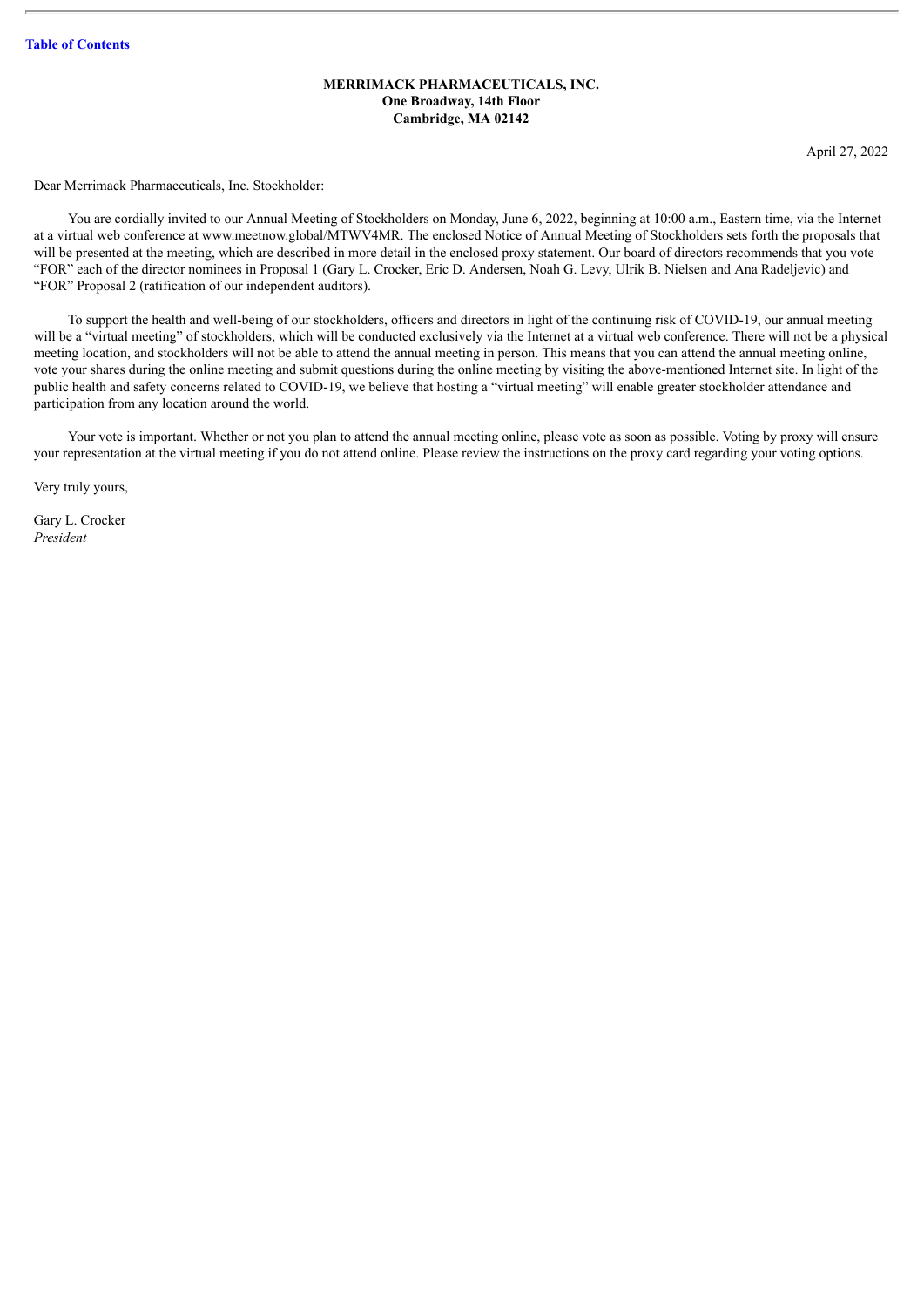#### **MERRIMACK PHARMACEUTICALS, INC. One Broadway, 14th Floor Cambridge, MA 02142**

## **NOTICE OF ANNUAL MEETING OF STOCKHOLDERS to be held on Monday, June 6, 2022**

The 2022 Annual Meeting of Stockholders (the "2022 Annual Meeting") of Merrimack Pharmaceuticals, Inc., a Delaware corporation ("Merrimack" or the "Company"), will be held on Monday, June 6, 2022, at 10:00 a.m., Eastern time, via the Internet at a virtual web conference at www.meetnow.global/MTWV4MR, to consider and act upon the following matters:

1. To elect five directors for a one year term, to hold office until the 2023 Annual Meeting of Stockholders;

- 2. To ratify the selection of Marcum LLP as our independent registered public accounting firm for the fiscal year ending December 31, 2022; and
- 3. To transact such other business as may properly come before the 2022 Annual Meeting or any adjournment or postponement thereof.

In light of the continuing risk of COVID-19, for health and well-being of our stockholders, officers and directors, we have determined that the 2022 Annual Meeting will be held in a virtual meeting format only, via the Internet, with no physical in-person meeting. At our virtual 2022 Annual Meeting, stockholders will be able to attend, vote and submit questions by visiting www.meetnow.global/MTWV4MR. If you are a registered stockholder, you do not need to register to attend the 2022 Annual Meeting virtually on the Internet. Please follow the instructions on the notice or proxy card that you received. If you hold shares through an intermediary, such as a bank or broker, you must register in advance to attend the 2022 Annual Meeting virtually. In order to register in advance you must submit proof of your proxy power (legal proxy) reflecting your Merrimack Pharmaceuticals, Inc. holdings along with your name and email address to Computershare. Requests for registration must be labeled as "Legal Proxy" and be received no later than 5:00 p.m. Eastern time on June 3, 2022. Requests for registration should be directed to Computershare at the following:

**By email**: Forward the email from your broker, or attach an image of your legal proxy, to legalproxy@computershare.com

**By mail:** Computershare

Merrimack Pharmaceuticals, Inc. Legal Proxy P.O. Box 43001 Providence, RI 02940-3001

Upon completing your registration, you will receive further instructions via email, including your unique links that will allow you access to the meeting and will also permit you to submit questions. Please be sure to follow instructions found on your Notice, proxy card and/or voting instruction form and subsequent instructions that will be delivered to you via email. Further information about how to attend the 2022 Annual Meeting online, vote your shares online during the meeting and submit questions during the meeting is included in the accompanying Proxy Statement.

Your vote is important. Whether or not you expect to be virtually present, please sign, date and return the enclosed proxy card in the pre-addressed envelope provided for that purpose as promptly as possible. No postage is required if mailed in the United States. In addition to mailing in your proxy card, you may submit a proxy over the Internet or by telephone. The instructions for submitting a proxy over the Internet or by telephone are provided on your proxy card.

Stockholders of record at the close of business on April 18, 2022 will be entitled to notice of and to vote at the 2022 Annual Meeting or any adjournment or postponement thereof. This Notice, the accompanying Proxy Statement and a form of proxy card are being mailed beginning on or about April 27, 2022 to all stockholders entitled to vote at the 2022 Annual Meeting.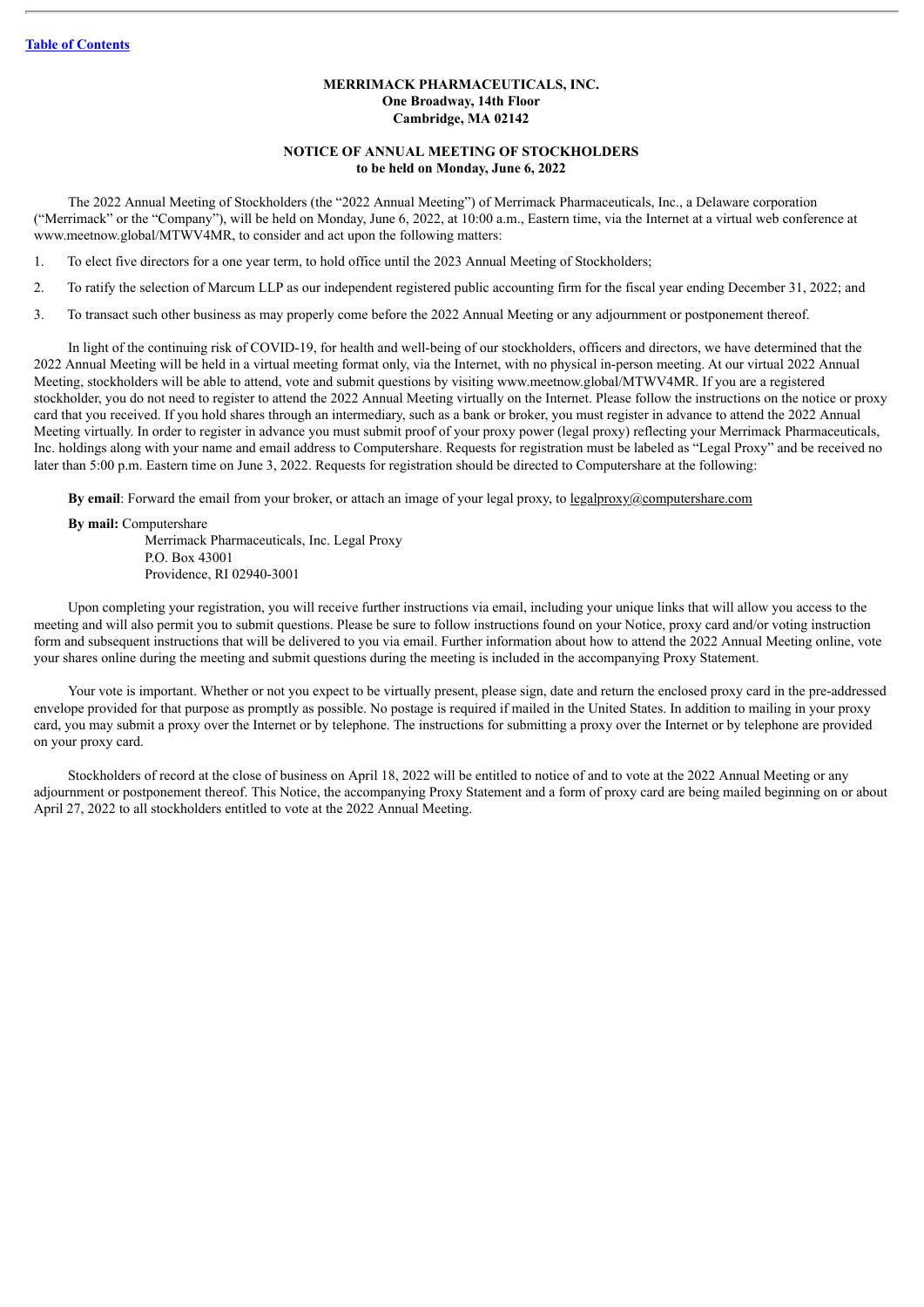A complete list of registered stockholders will be available to stockholders of record during the 2022 Annual Meeting for examination using the unique link provided via email following the completion of registration.

The virtual meeting is fully supported across browsers and devices running the most up-to-date version of applicable software and plug-ins. We encourage you to access the meeting prior to the 10:00 a.m. start time. For further assistance should you need it you may call 1-888-724-2416.

By Order of the Board of Directors,

Gary L. Crocker *President*

Cambridge, Massachusetts

April 27, 2022

**WHETHER OR NOT YOU EXPECT TO ATTEND THE 2022 ANNUAL MEETING ONLINE, PLEASE COMPLETE, DATE AND SIGN THE ENCLOSED PROXY CARD AND MAIL IT PROMPTLY IN THE ENCLOSED ENVELOPE IN ORDER TO HELP ENSURE** REPRESENTATION OF YOUR SHARES AT THE 2022 ANNUAL MEETING. NO POSTAGE NEED BE AFFIXED IF THE PROXY CARD **IS MAILED IN THE UNITED STATES. ALTERNATIVELY, YOU MAY SUBMIT YOUR PROXY OVER THE INTERNET OR BY TELEPHONE BY FOLLOWING THE INSTRUCTIONS SET FORTH ON THE ENCLOSED PROXY CARD.**

**FURTHER INFORMATION ABOUT HOW TO ATTEND THE 2022 ANNUAL MEETING ONLINE, VOTE YOUR SHARES ONLINE DURING THE MEETING AND SUBMIT QUESTIONS DURING THE MEETING IS INCLUDED IN THE ACCOMPANYING PROXY STATEMENT.**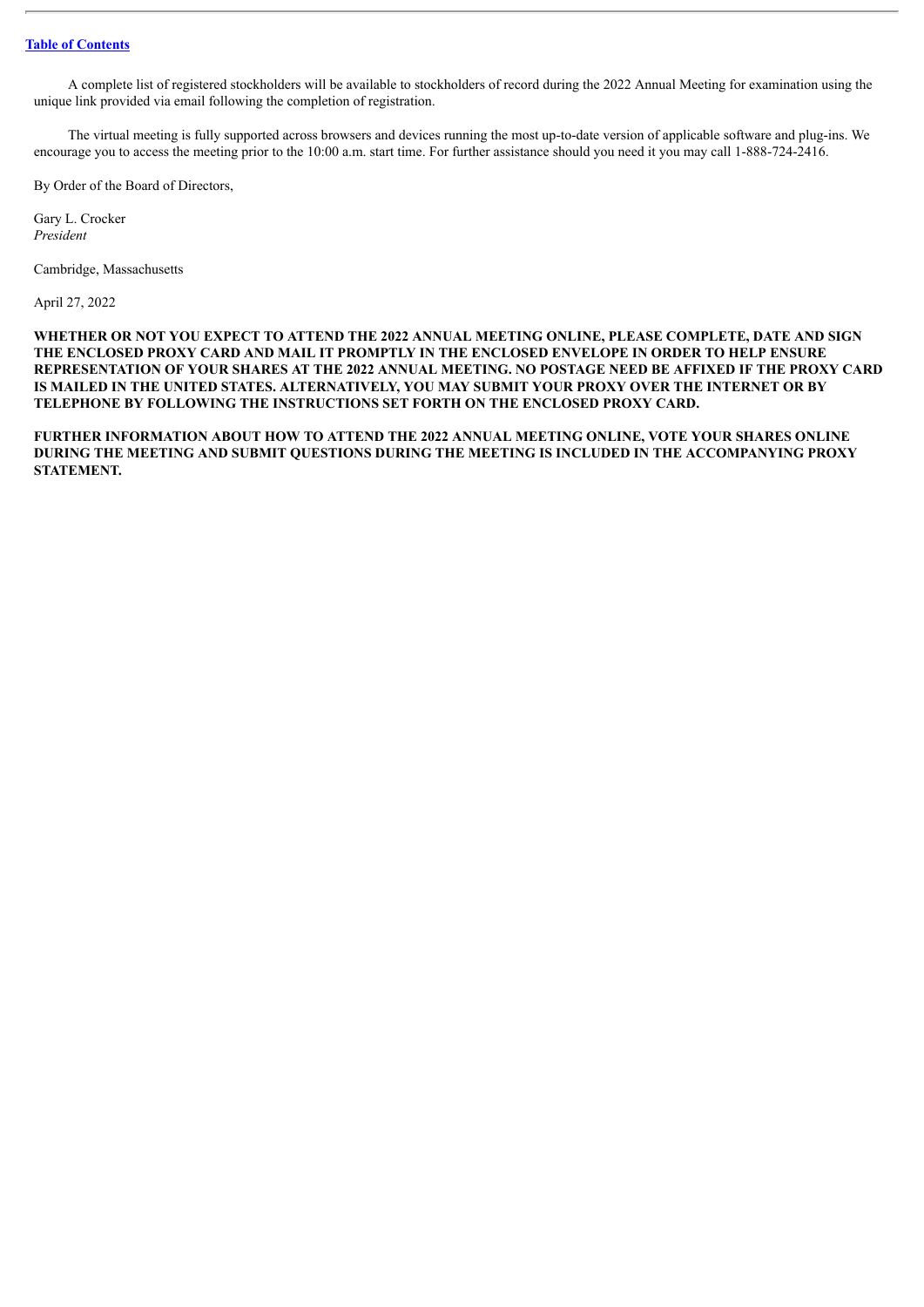l,

## **Table of Contents**

<span id="page-4-0"></span>

|                                                                                          | Page           |
|------------------------------------------------------------------------------------------|----------------|
| <b>Information About the Annual Meeting</b>                                              |                |
| <b>Important Information About Voting</b>                                                | $\overline{2}$ |
| <b>Votes Required</b>                                                                    | 4              |
| Recommendations of the Board of Directors                                                | 4              |
| <b>Corporate Governance</b>                                                              |                |
| <b>Board of Directors</b>                                                                |                |
| <b>How Our Board Is Organized</b>                                                        | 7              |
| <b>Board Committees</b>                                                                  | $\,$ 8 $\,$    |
| <b>Board Meetings and Attendance</b>                                                     | 10             |
| <b>Board Processes</b>                                                                   | $10\,$         |
| <b>Board Policies</b>                                                                    | 12             |
| <b>Cooperation Agreement</b>                                                             | 12             |
| <b>Executive Compensation</b>                                                            | 14             |
| <b>Securities Authorized for Issuance under Equity Compensation Plans</b>                | 14             |
| $401(k)$ Plan                                                                            | 14             |
| <b>Director Compensation</b>                                                             | 15             |
| Compensation for 2021                                                                    | 15             |
| <b>Director Compensation Arrangements</b>                                                | 15             |
| <b>Audit-Related Matters</b>                                                             | 17             |
| <b>Audit Committee Report</b>                                                            | 17             |
| <b>Audit Fees and Services</b>                                                           | 17             |
| <b>Pre-Approval Policies and Procedures</b>                                              | 17             |
| Matters to Be Voted On                                                                   | 18             |
| <b>Proposal 1: Election of Directors</b>                                                 | 18             |
| Proposal 2: Ratification of Independent Auditors                                         | 18             |
| <b>Stock Ownership and Reporting</b>                                                     | 19             |
| <b>Security Ownership of Certain Beneficial Owners and Management</b>                    | 19             |
| <b>Other Matters</b>                                                                     | 22             |
| <b>Solicitation of Proxies</b>                                                           | 22             |
| <b>Householding of Annual Meeting Materials</b>                                          | 22             |
| Deadline for Submission of Stockholder Proposals for 2023 Annual Meeting of Stockholders | 22             |
|                                                                                          |                |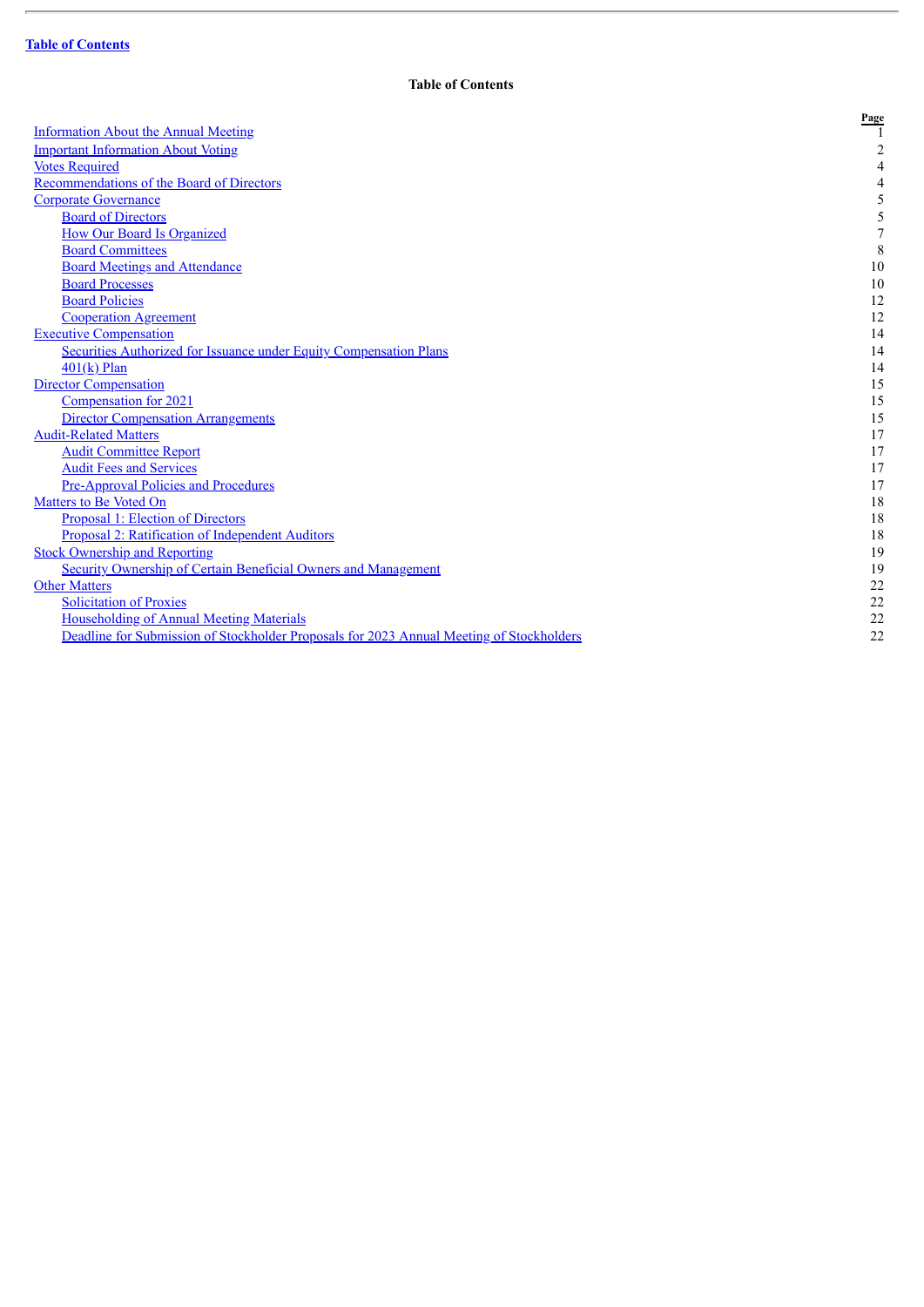## **MERRIMACK PHARMACEUTICALS, INC. One Broadway, 14th Floor Cambridge, MA 02142**

## **PROXY STATEMENT FOR THE ANNUAL MEETING OF STOCKHOLDERS TO BE HELD ON JUNE 6, 2022**

#### <span id="page-5-0"></span>**Information About the Annual Meeting**

This proxy statement is furnished in connection with the solicitation of proxies by the board of directors (the "board of directors" or the "board") of Merrimack Pharmaceuticals, Inc. ("Merrimack," the "Company," "we" or "us") for use at the 2022 Annual Meeting of Stockholders (the "Annual Meeting" or the "2022 Annual Meeting") to be held on Monday, June 6, 2022, at 10:00 a.m., Eastern time, via the Internet at a virtual web conference at www.meetnow.global/MTWV4MR, and at any adjournment or postponement thereof. On April 18, 2022, the record date for the determination of stockholders entitled to vote at the Annual Meeting, there were outstanding and entitled to vote an aggregate of 13,410,243 shares of our common stock, \$0.01 par value per share ("common stock"). Each share of common stock entitles the record holder thereof to one vote on each of the matters to be voted on at the Annual Meeting.

To support the health and well-being of our stockholders, officers and directors in light of the continuing risk of COVID-19, our 2022 Annual Meeting will be a virtual meeting of stockholders where stockholders will participate by accessing a website using the Internet. There will not be a physical meeting location. In light of the public health and safety concerns related to COVID-19, we believe that hosting a virtual meeting will facilitate stockholder attendance and participation at our 2022 Annual Meeting by enabling stockholders to participate remotely from any location around the world. We have designed the virtual Annual Meeting to provide the same rights and opportunities to participate as stockholders would have at an in-person meeting, including the right to vote and ask questions through the virtual meeting platform.

We will host the Annual Meeting live online via webcast. You may attend the Annual Meeting live online by visiting www.meetnow.global/MTWV4MR.

If you are a registered stockholder, you do not need to register to attend the 2022 Annual Meeting virtually on the Internet. Please follow the instructions on the notice or proxy card that you received. If you hold shares through an intermediary, such as a bank or broker, you must register in advance to attend the 2022 Annual Meeting virtually. In order to register in advance you must submit proof of your proxy power (legal proxy) reflecting your Merrimack Pharmaceuticals, Inc. holdings along with your name and email address to Computershare. Requests for registration must be labeled as "Legal Proxy" and be received no later than 5:00 p.m. Eastern time on June 3, 2022. Requests for registration should be directed to Computershare at the following:

**By email**: Forward the email from your broker, or attach an image of your legal proxy, to legalproxy@computershare.com

**By mail:** Computershare

Merrimack Pharmaceuticals, Inc. Legal Proxy P.O. Box 43001 Providence, RI 02940-3001.

Upon completing your registration, you will receive further instructions via email, including your unique links that will allow you access to the meeting. Please be sure to follow instructions found on your Notice, proxy card and/or voting instruction form and subsequent instructions that will be delivered to you via email.

The webcast will start at 10:00 a.m., Eastern time, on June 6, 2022. Instructions on how to attend and participate in the meeting online will be sent to you via email, upon completing your registration.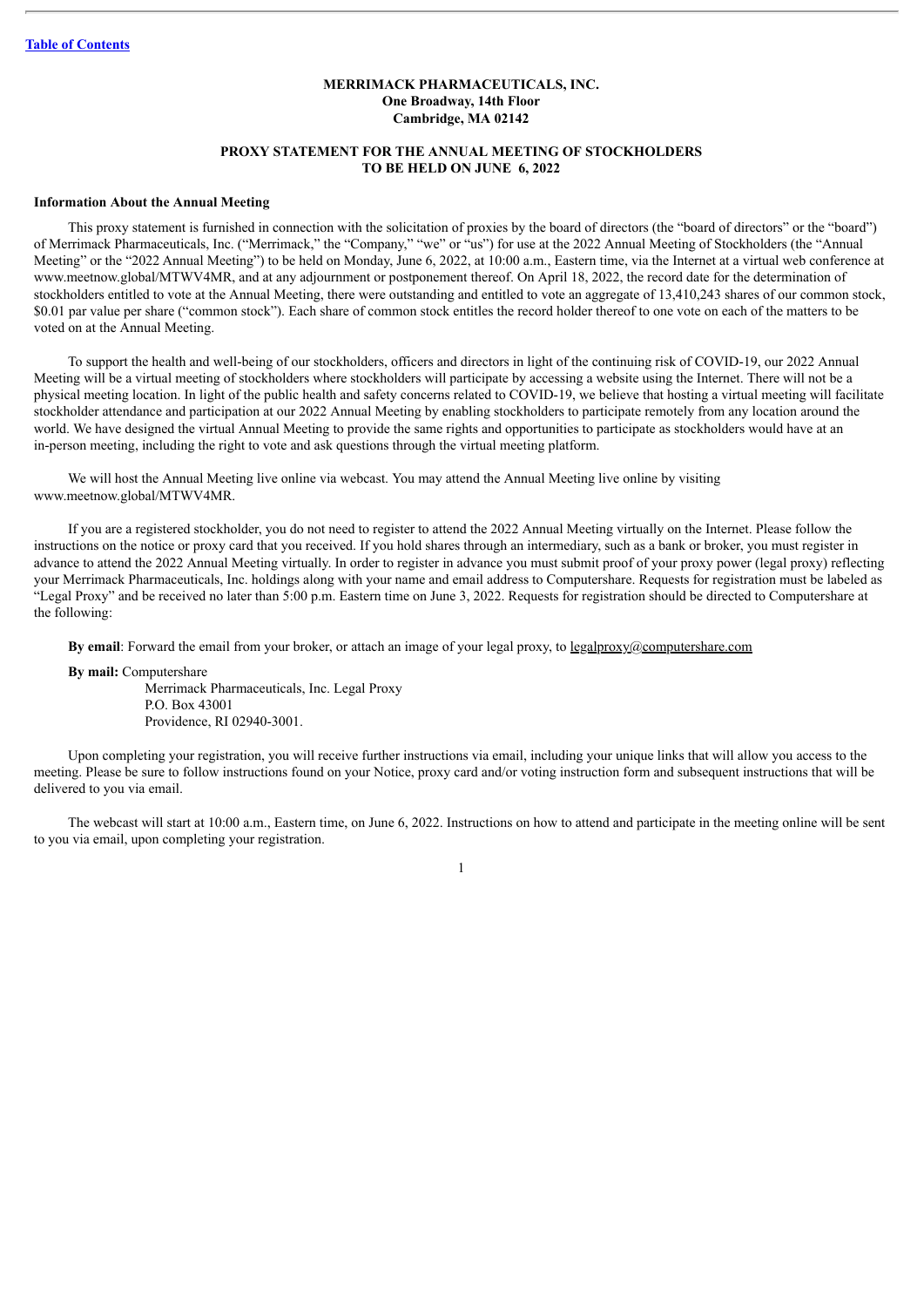We will have technicians standing by and ready to assist you with any technical difficulties you may have accessing the virtual meeting starting at 10:00 a.m., Eastern time, on June 6, 2022. If you encounter any difficulties accessing the virtual meeting during registration or at the time of the virtual meeting, please contact technical support by following the instructions provided to you upon registration for the Annual Meeting.

If you wish to submit a question on the day of the Annual Meeting, beginning at 9:45 a.m., Eastern time, on June 6, 2022, you may log into, and ask a question on, the virtual meeting platform using the unique link provided to you via email following the completion of your registration, and follow the instructions there. Our virtual meeting will be governed by our rules of conduct and procedures which will be posted at www.edocumentview.com/MACK in advance of the meeting. The rules of conduct and procedures will address the ability of stockholders to ask questions during the meeting, including rules on permissible topics, and rules for how questions and comments will be recognized and disclosed to meeting participants.

This proxy statement, the enclosed proxy card and our 2021 annual report on Form 10-K to stockholders are being mailed beginning on or about April 27, 2022 to all stockholders entitled to vote at the 2022 Annual Meeting. A complete list of registered stockholders will be available to stockholders of record during the 2022 Annual Meeting for examination using the unique link provided via email following the completion of registration.

Your vote is important no matter how many shares you own. Please take the time to vote. Take a moment to read the instructions below. Choose the way to vote that is easiest and most convenient for you, and cast your vote as soon as possible.

#### <span id="page-6-0"></span>**Important Information About Voting**

If you are the "record holder" of your shares, meaning that you own your shares in your own name and not through a bank, broker or other nominee, you may cause your shares to be voted in one of the following ways:

- (1) *To vote using the proxy card*, simply complete, sign and date the accompanying proxy card and return it promptly in the envelope provided. If you return your signed proxy card to us before the Annual Meeting, we will vote your shares as you direct.
- (2) *To vote over the Internet*, follow the "Vote by Internet" instructions on the accompanying proxy card. If you vote over the Internet, you do not need to complete and mail your proxy card or vote your proxy by telephone.
- (3) *To vote by telephone*, follow the "Vote by Phone" instructions on the accompanying proxy card. If you vote by telephone, you do not need to complete and mail your proxy card or vote your proxy over the Internet.
- (4) In order to attend the Annual Meeting online and vote online during the Annual Meeting, you must be a registered holder or register in advance by submitting proof of your proxy power (legal proxy) reflecting your Merrimack Pharmaceuticals, Inc. holdings along with your name and email address to Computershare. Requests for registration must be labeled as "Legal Proxy" and be received no later than 5:00 p.m. Eastern time on June 3, 2022. Requests for registration should be directed to Computershare at the following:

**By email**: Forward the email from your broker, or attach an image of your legal proxy, to <u>legalproxy</u>@computershare.com

**By mail:** Computershare

Merrimack Pharmaceuticals, Inc. Legal Proxy P.O. Box 43001 Providence, RI 02940-3001

You may vote your shares online while virtually attending the Annual Meeting by following instructions found on your Notice, proxy card and/or voting instruction form and subsequent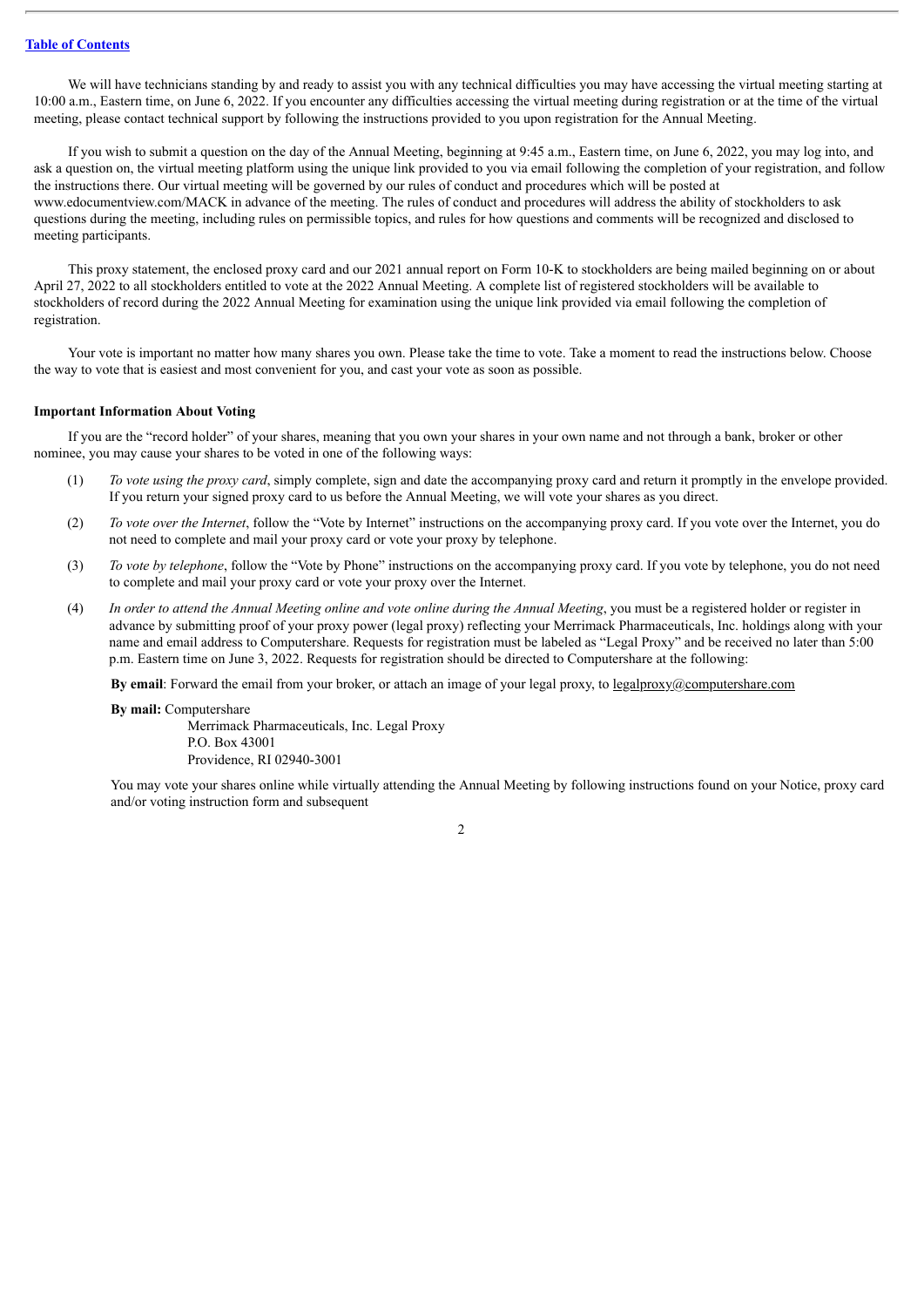instructions that will be delivered to you via email. If you vote by proxy prior to the 2022 Annual Meeting and choose to attend the 2022 Annual Meeting online, there is no need to vote again during the 2022 Annual Meeting unless you wish to change your vote.

All proxies that are executed or are otherwise submitted over the Internet or by telephone will be voted on the matters set forth in the accompanying Notice of Annual Meeting of Stockholders in accordance with the stockholders' instructions. However, if no choice is specified on an executed or otherwise submitted proxy card as to one or more of the proposals, the proxy will be voted in accordance with our board of directors' recommendations on such proposals as set forth in this proxy statement.

If you receive multiple proxy statements or proxy cards, your shares are likely registered differently or are in more than one account, such as individually and also jointly with your spouse. Please vote each and every proxy card or voting instruction form you receive.

After you have submitted a proxy, you may still change your vote and revoke your proxy prior to the Annual Meeting by doing any one of the following things:

- signing another proxy card with a later date and arranging for delivery of that proxy card by mail prior to the start of the 2022 Annual Meeting;
- giving our Corporate Secretary a written notice before the 2022 Annual Meeting that you want to revoke your proxy; or
- voting online while attending the virtual 2022 Annual Meeting.

Your attendance at the virtual 2022 Annual Meeting alone will not revoke your proxy.

If the shares you own are held in "street name" by a bank, broker or other nominee record holder, which, for convenience, we collectively refer to in this proxy statement as brokerage firms, your brokerage firm, as the record holder of your shares, is required to vote your shares according to your instructions. In order for your shares to be voted, you will need to follow the directions your brokerage firm provides you. Many brokerage firms also offer the option of providing for voting instructions over the Internet or by telephone, directions for which, if available, would be provided by your brokerage firm on the voting instruction form that it delivers to you. Under applicable stock exchange rules, if you do not give instructions to your brokerage firm subject to these rules, it will still be able to vote your shares with respect to certain "discretionary" items, but will not be allowed to vote your shares with respect to certain "non-discretionary" items. The ratification of Marcum LLP as our independent registered public accounting firm (Proposal 2) is considered to be a "discretionary" item, and your brokerage firm will be able to vote with respect to that proposal even if it does not receive instructions from you, so long as it holds your shares in its name. The election of directors (Proposal 1) is a "non-discretionary" item, meaning that if you do not instruct your brokerage firm on how to vote with respect to either of these proposals, your brokerage firm will not vote with respect to that proposal and your shares will be counted as "broker non-votes." "Broker non-votes" are shares that are held in "street name" by a brokerage firm that indicates on its proxy that it does not have or did not exercise discretionary authority to vote on a particular matter. Please instruct your brokerage firm how to vote your shares using the voting instruction form provided by your brokerage firm or following any instructions provided by your brokerage firm for submitting a proxy for your shares over the Internet or telephonically, if available. You must request a legal proxy from your bank, broker or other nominee record holder in order to vote during the 2022 Annual Meeting. In addition, you will need your control number included on your Notice, proxy card or voting instruction form in order to demonstrate proof of beneficial ownership and to be able to vote during the 2022 Annual Meeting. Instructions on how to attend and participate online, including how to demonstrate proof of stock ownership, are posted at www.meetnow.global/MTWV4MR.

Stockholders that owned stock in "street name" as of the record date (April 18, 2022) may virtually attend the 2022 Annual Meeting and vote your shares online while attending the meeting with your control number included on your voting instruction form and following the link included in your voting instruction form.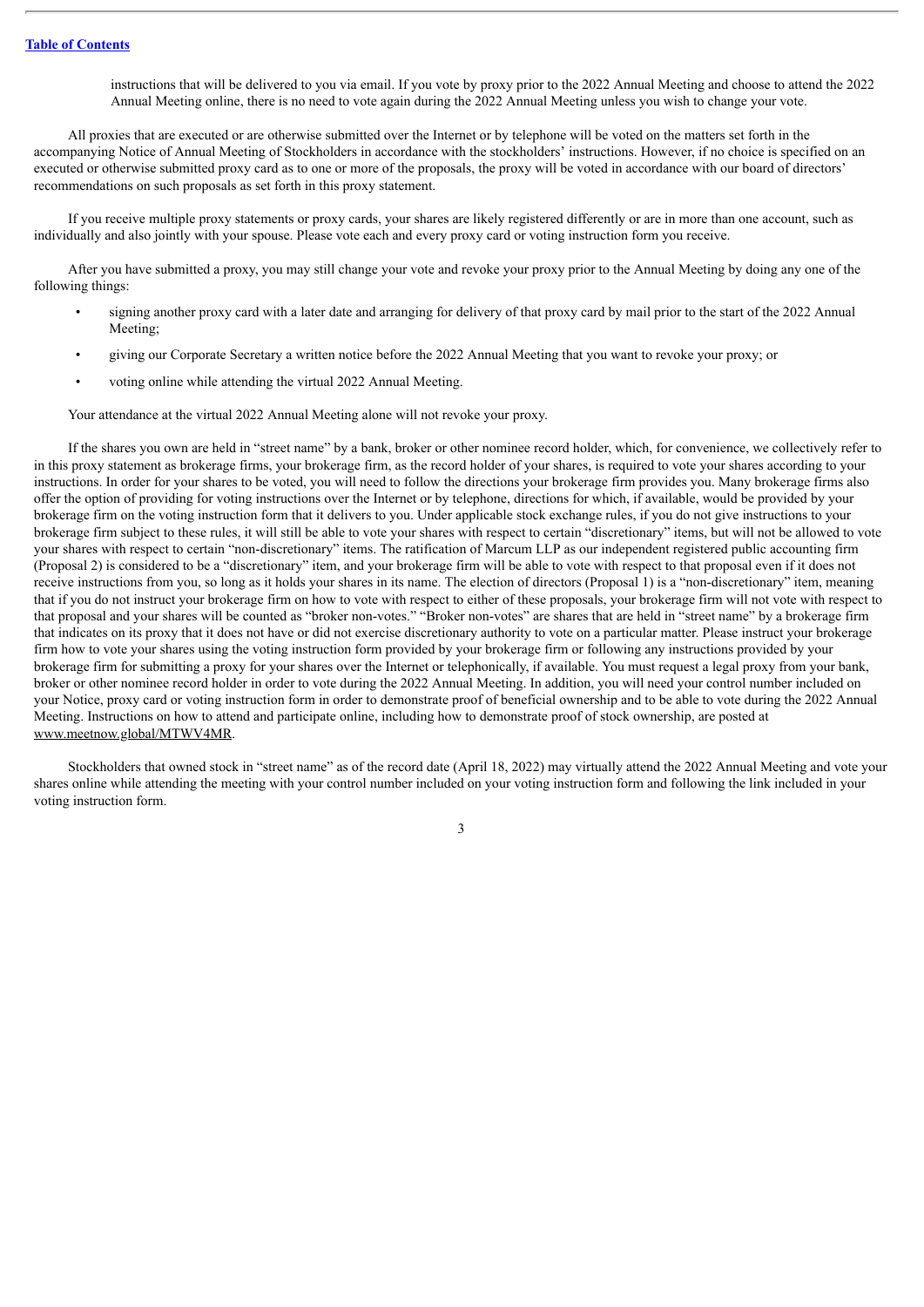#### <span id="page-8-0"></span>**Votes Required**

The holders of a majority in voting power of the shares of our common stock issued and outstanding and entitled to vote at the 2022 Annual Meeting will constitute a quorum for the transaction of business at the 2022 Annual Meeting. Shares of common stock represented in person or by proxy (including "broker non-votes" and shares that abstain or vote with respect to one or more but less than all of the matters presented for stockholder approval) will be counted for purposes of determining whether a quorum is present at the 2022 Annual Meeting. Shares present virtually during the 2022 Annual Meeting will be considered shares of common stock represented in person at the meeting. The following votes are required for approval of the proposals being presented at the 2022 Annual Meeting:

Proposal 1: Election of Directors. A nominee will be elected as a director at the 2022 Annual Meeting if the nominee receives a plurality of the *votes cast "FOR" the applicable seat on our board of directors.*

*Proposal 2: Ratification of Independent Auditors.* The affirmative vote of the holders of shares of common stock representing a majority of the votes cast on the matter is required for the ratification of the selection of Marcum LLP as our independent registered public accounting firm for the current fiscal year.

Shares that abstain from voting as to a particular matter on properly executed proxy cards and shares held in "street name" by brokerage firms who indicate on their proxies that they do not have discretionary authority to vote such shares as to a particular matter will not be counted as votes in favor of such matter, and will also not be counted as shares voting on such matter. Accordingly, abstentions and "broker non-votes" will have no effect on the voting on Proposals 1 and 2 referenced above.

## <span id="page-8-1"></span>**Recommendations of the Board of Directors**

Our board unanimously recommends that you vote your shares in accordance with the instructions on the proxy card as follows:

- "FOR" the election of the five directors nominated by our board as set forth in this proxy statement; and
- "FOR" the ratification of the selection of Marcum LLP as our independent registered public accounting firm for the fiscal year ending December 31, 2022.

**Important Notice Regarding the Availability of Proxy Materials for the 2022 Annual Meeting of Stockholders to Be Held on June 6, 2022:**

**This proxy statement and our 2021 annual report to stockholders are available at www.meetnow.global/MTWV4MR for viewing, downloading and printing.**

A copy of our Annual Report on Form 10-K for the year ended December 31, 2021 as filed with the Securities and Exchange Commission, or SEC, except for exhibits, will be furnished without charge to any stockholder upon written or oral request to Merrimack Pharmaceuticals, **Inc., One Broadway, 14th Floor, Cambridge, MA 02142, Attention: Corporate Secretary, Telephone: (617) 441-1000, Email: info@merrimack.com.**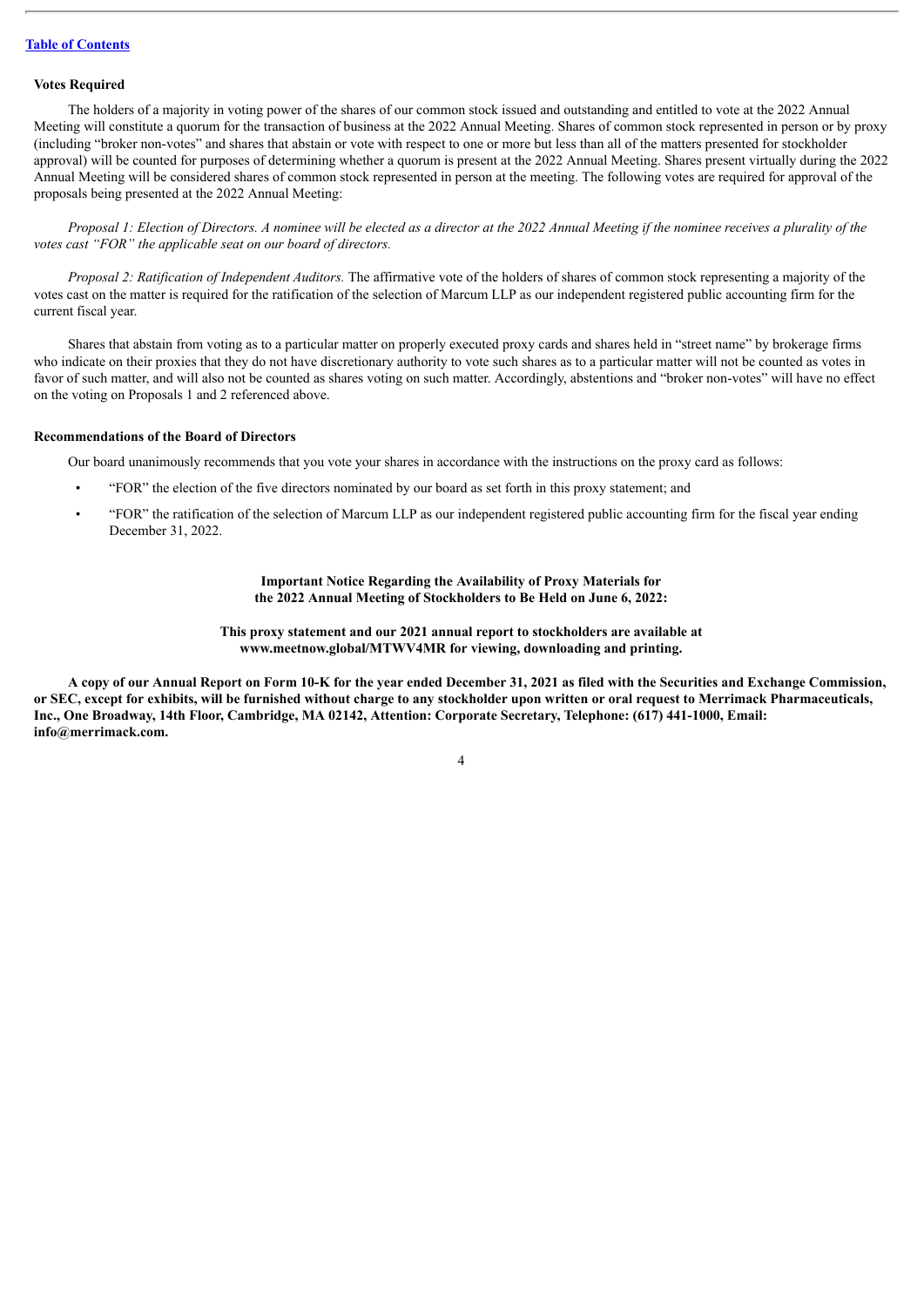#### **CORPORATE GOVERNANCE**

## <span id="page-9-1"></span><span id="page-9-0"></span>**Board of Directors**

## *Biographies of the Director Nominees*

Set forth below are the names and certain information about each of our director nominees as of April 18, 2022. The information presented includes each individual's principal occupation and business experience for the past five years and the names of other public companies of which he has served as a director during the past five years. We believe that all of our director nominees possess the attributes and characteristics described in "-Board Processes—Director Nomination Process."

| Name                                   | Age | <b>Position</b>                                |
|----------------------------------------|-----|------------------------------------------------|
| Gary L. Crocker $(4)$                  | 70  | Chairman of the Board, President and Treasurer |
| Eric D. Andersen $(2)(3)(4)$           | 44  | Director                                       |
| Noah G. Levy $(1)(4)$                  | 44  | Director                                       |
| Ulrik B. Nielsen, Ph.D. $(1)(2)(3)(5)$ | 50  | Director                                       |
| Ana Radeljevic (1)(5)                  | 42  | Director                                       |

(1) Member of the audit committee.

(2) Member of the corporate governance and nominating committee.

(3) Member of the organization and compensation committee.

(4) Member of the strategy and expense committee.

(5) Member of the 382 exemption committee.

**Gary L. Crocker** has served as a member of our board of directors since 2004, as Chairman of the Board since 2005 and as President and Treasurer since June 2019. Mr. Crocker also served as our Interim President and Chief Executive Officer from October 2016 to February 2017 and was responsible for the negotiation of the sale of ONIVYDE to Ipsen S.A. Since 2002, Mr. Crocker has served as President and Managing Director of Crocker Ventures, LLC, a privately-held life science investment firm funding differentiated biotechnology and medical device companies. Mr. Crocker has held senior executive positions or served on the board of directors of several life science companies, including as Chairman of the Board of ARUP Laboratories, co-founder and director of Theratech, Inc. (acquired by Actavis plc) and President, Chief Executive Officer and founder of Research Medical, Inc. (acquired by Baxter International). Mr. Crocker also served on the boards of directors of the publicly traded firms Interleuken Genetics, Inc. and The Med-Design Corporation. Mr. Crocker served as a member of the board of the Federal Reserve Branch of San Francisco from 1999 to 2007, and currently serves as the Chairman of the University of Utah's Center for Medical Innovation and on the board of the Sorenson Legacy Foundation and as Chairman of the Board of Nexus Spine. Mr. Crocker holds an M.B.A. from Harvard Business School and a B.S. from Harvard College. We believe that Mr. Crocker is qualified to serve on our board of directors due to his experience in the life sciences industry as an entrepreneur, venture capitalist and executive and his service on the boards of directors of a range of public and private companies and government institutions, as well as his ability to provide us with his expertise in diagnostics and therapeutic development.

**Eric D. Andersen** has served as a member of our board of directors since September 2019. Mr. Andersen has been a managing member/portfolio manager at Western Standard, LLC, an investment firm, since June 2008. Prior to that, Mr. Andersen served as an analyst at Ivory Capital and JCK Partners, both investment firms, from 2006 to 2008 and 2004 to 2006, respectively; an associate in the private equity group at J.P. Morgan Partners, LLC from 2002 to 2004; and an analyst, mergers and acquisitions, at The Blackstone Group, an investment firm, from 2000 to 2002. Mr. Andersen holds a B.A. from Dartmouth College and is a CFA Charterholder. We believe Mr. Andersen is qualified to serve on our board of directors due to his investment management experience and strong financial and business acumen.

**Noah G. Levy** has served as a member of our board of directors since September 2019. Mr. Levy has been a managing member and portfolio manager at Newtyn Management, LLC, an investment firm, since June 2011.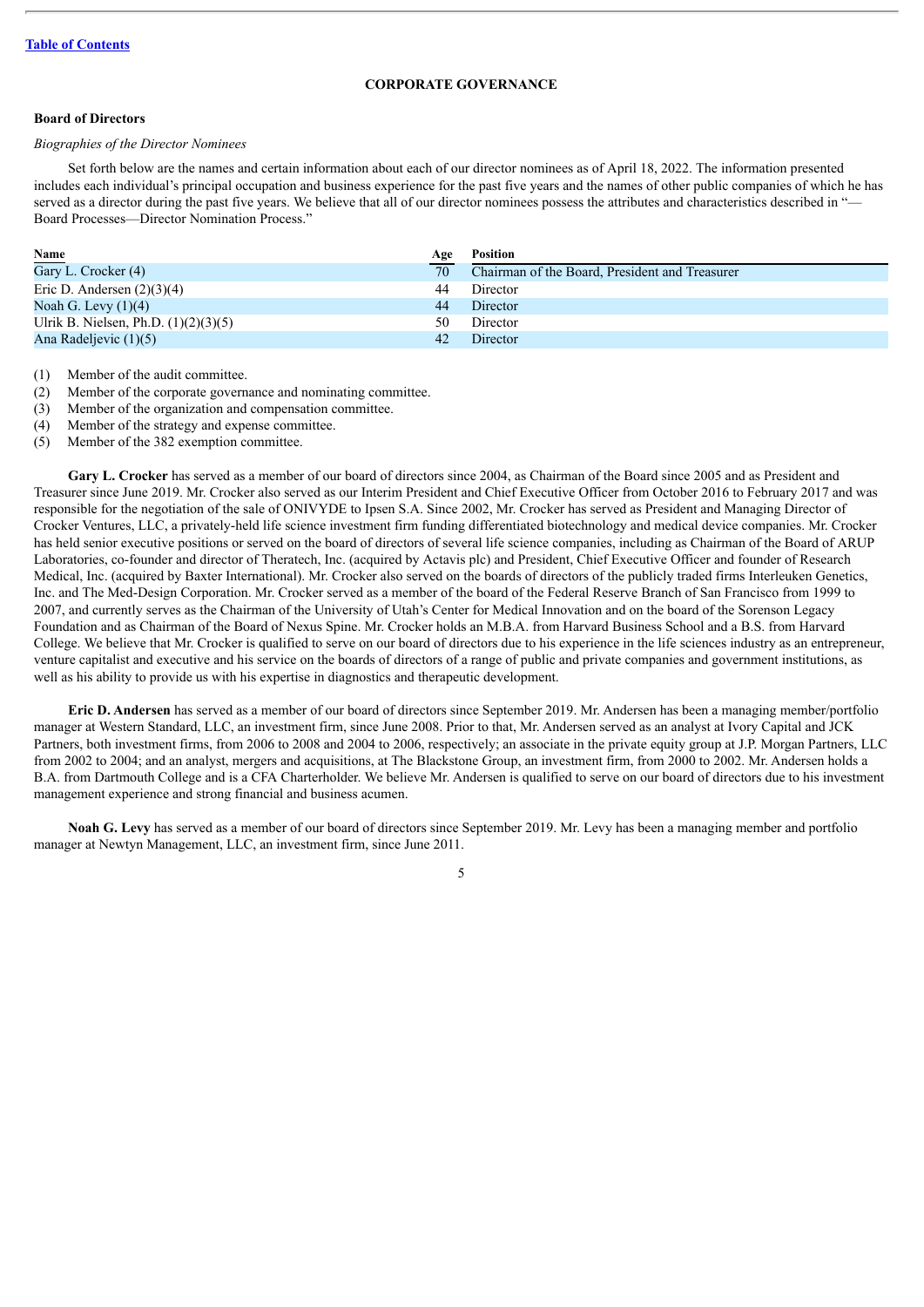Prior to that, Mr. Levy served as a senior member at Tyndall Management, LLC, an investment firm, from 2002 to 2011, and as an analyst at Goldman Sachs, an investment bank and financial services company, from 2000 to 2002. Mr. Levy holds a B.A. from Dartmouth College. We believe Mr. Levy is qualified to serve on our board of directors due to his investment management experience and strong financial and business acumen.

**Ulrik B. Nielsen, Ph.D.** has served as a member of our board of directors since January 2015 and is one of our co-founders. Dr. Nielsen led our research and drug discovery in various roles from when he joined us in 2002 to January 2015, including as our Senior Vice President and Chief Scientific Officer from March 2009 until January 2015. Dr. Nielsen has been President and Chief Executive Officer of Tidal Therapeutics, Inc., a biotechnology company, since August 2018. Dr. Nielsen previously served in various capacities at Torque Therapeutics Inc., a biotechnology company, including as President from January 2015 to June 2018, Founder Chairman from November 2017 to June 2018 and Chief Executive Officer from January 2015 to November 2017. Dr. Nielsen also served as Chief Executive Officer of Silver Creek Pharmaceuticals, Inc., a former majority owned subsidiary of ours, from July 2010 to March 2014. Dr. Nielsen is currently the CEO of Tidal Therapeutics, a wholly owned subsidiary of Sanofi S.A., and also currently serves on the board of directors of Alloy Therapeutics LLC and Unikum Therapeutics, A/S. Dr. Nielsen holds a Ph.D. in molecular biology and an M.S. in biochemistry from the University of Copenhagen. We believe that Dr. Nielsen is qualified to serve on our board of directors due to his extensive knowledge of Merrimack, his leadership and management experience at Merrimack and other biotechnology companies, and his thorough understanding of our business and industry.

**Ana Radeljevic** will commence service as a member of our Board of Directors immediately following her election at the 2022 Annual Meeting. Ms. Radeljevic has served as Chief Executive Officer of Adventus Partners since 2016, where she is responsible for advising biotechnology clients in the areas of strategy, business development and finance. Since September of 2021 she has served as Chief Business Officer for ADRx Pharma Inc. leading strategy and corporate development. From 2014 through 2016, she served as Vice President of Financial Planning and Analysis at Perkin Elmer, Inc. From 2009 to 2014, Ms. Radeljevic served in several positions at Sanofi, most recently as Director of Business Planning and Business Development. Ms. Radeljevic started her career with Deloitte in audit and subsequently joined its valuation practice. Ms. Radeljevic received her MBA from Syracuse University, a Bachelor of Science in Business Administration and Finance from Old Dominion University and holds CPA and is a CFA Charterholder. We believe that Ms. Radeljevic is qualified to serve on our board of directors due to her extensive experience in strategic and business planning, finance, business development and operations for life science companies and her technical expertise in finance and valuation.

#### *Board Composition*

Our board of directors is currently authorized to have five members. All of our directors are elected annually for a one year term expiring at the next annual meeting of stockholders. Each director will hold office until his or her successor has been elected and qualified or until his or her earlier death, resignation or removal. Our bylaws provide that the authorized number of directors shall be established by our board of directors. Our bylaws also provide that our directors may be removed with or without cause by the affirmative vote of the holders of at least a majority of the votes that all of our stockholders would be entitled to cast in an annual election of directors, and that any vacancy on our board of directors, including a vacancy resulting from an enlargement of our board of directors, may be filled only by vote of a majority of our directors then in office, and shall not be filled by the stockholders.

#### *Board Determination of Independence*

Rule 5605 of the Nasdaq Listing Rules requires a majority of a listed company's board of directors to be comprised of independent directors. In addition, the Nasdaq Listing Rules require that, subject to specified exceptions, each member of a listed company's audit, compensation and corporate governance and nominating committees be independent and that audit committee members also satisfy independence criteria set forth in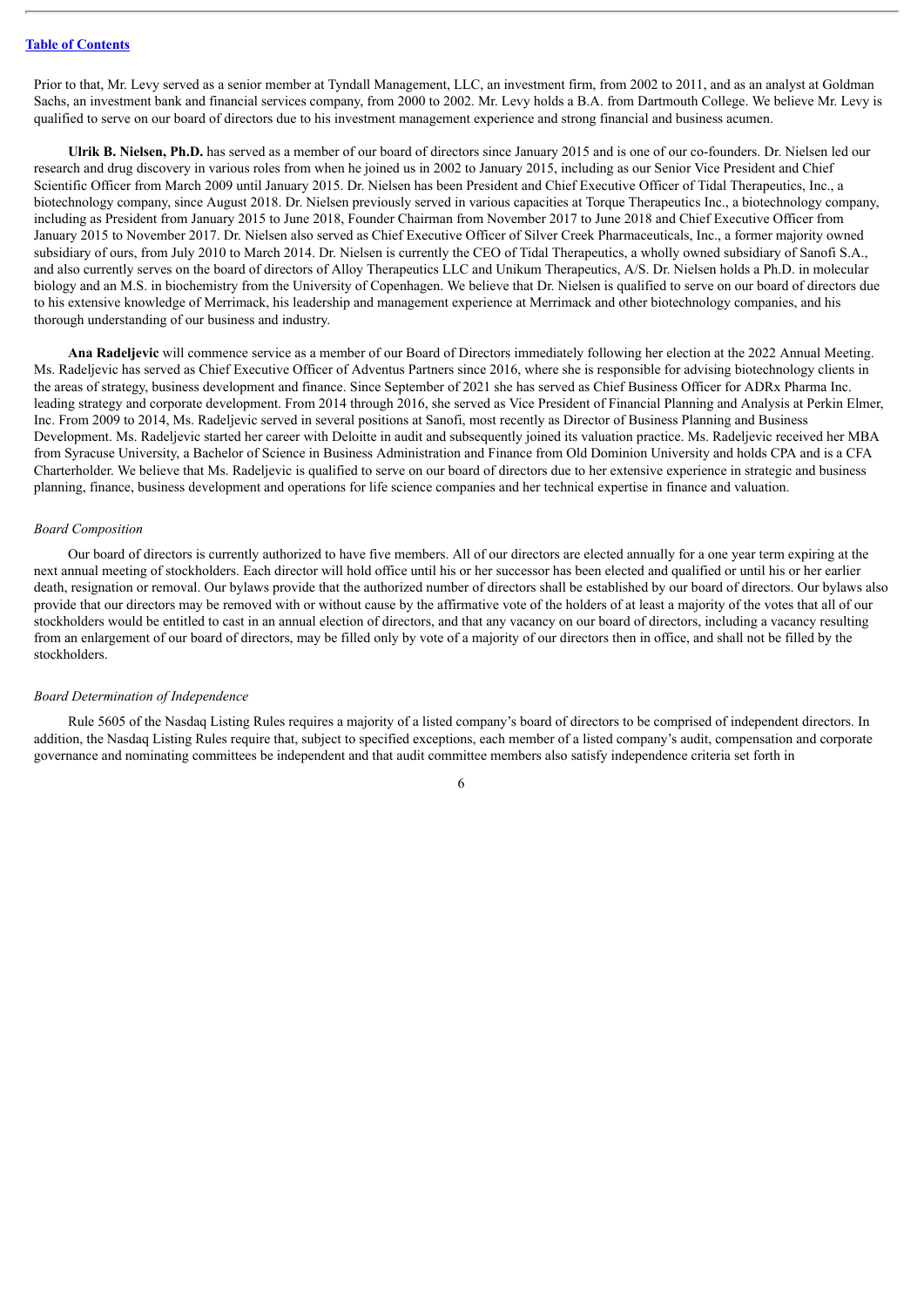Rule 10A-3 under the Securities Exchange Act of 1934, as amended (the "Exchange Act"). Under Rule 5605(a)(2) of the Nasdaq Listing Rules, a director will only qualify as an "independent director" if, in the opinion of our board of directors, that person does not have a relationship that would interfere with the exercise of independent judgment in carrying out the responsibilities of a director. In order to be considered independent for purposes of Rule 10A-3, a member of an audit committee of a listed company may not, other than in his or her capacity as a member of the audit committee, the board of directors, or any other board committee: (1) accept, directly or indirectly, any consulting, advisory or other compensatory fee from the listed company or any of its subsidiaries; or (2) be an affiliated person of the listed company or any of its subsidiaries. In addition, in affirmatively determining the independence of any director who will serve on a company's compensation committee, Rule 10C-1 under the Exchange Act requires that a company's board of directors consider all factors specifically relevant to determining whether a director has a relationship to such company which is material to that director's ability to be independent from management in connection with the duties of a compensation committee member, including, but not limited to: (i) the source of compensation of the director, including any consulting, advisory or other compensatory fee paid by such company to the director; and (ii) whether the director is affiliated with the company or any of its subsidiaries or affiliates.

Based upon information requested from and provided by each director concerning his background, employment and affiliations, including family relationships, our board of directors has determined that none of Mr. Andersen, Mr. Levy, Dr. Nielsen, and Ms. Radeljevic, representing four of our five current directors, has a relationship that would interfere with the exercise of independent judgment in carrying out the responsibilities of a director and that each of these directors is "independent" as that term is defined under Rule 5605(a)(2) of the Nasdaq Listing Rules. Our board of directors had previously made a determination of independence with respect to Mr. Crocker, who was no longer deemed to be independent as of his appointment as President in June 2019. Our board of directors has also determined that Mr. Levy, Dr. Nielsen, and Ms. Radeljevic, who will comprise our audit committee, and Mr. Andersen and Dr. Nielsen, who comprise our corporate governance and nominating committee and our organization and compensation committee, each satisfy the independence standards for such committees established by the SEC and the Nasdaq Listing Rules, as applicable. In making such determination, our board of directors considered the relationships that each such non-employee director has with Merrimack, including any transactions of the type described below in "Related Person Transactions," and all other facts and circumstances our board of directors deemed relevant in determining independence.

## <span id="page-11-0"></span>**How Our Board Is Organized**

### *Board Leadership Structure*

Our board of directors, upon the recommendation of our corporate governance and nominating committee, has appointed Mr. Crocker, our President and Principal Executive Officer, as Chairman of the Board. Mr. Crocker also serves as our Treasurer and Principal Financial Officer. Our board has reviewed our current board leadership structure in light of the composition of the board, our company's size, the nature of our business and other relevant factors, and has determined that a combined Chairman and Principal Executive Officer position is currently the most appropriate board leadership structure for our company. In reaching its determination, the board noted that, given the specific characteristics and circumstances of our company, a combined Chairman and Principal Executive Officer is in the best position to be aware of major issues facing the company, is in the best position to identify key risks and developments facing the company to be brought to the board's attention and eliminates the potential for confusion and duplication of efforts. We do not have a lead independent director position.

Mr. Crocker's duties as Chairman of the Board include the following:

- chairing meetings of our board and of the independent directors in executive session;
- meeting with any director who is not adequately performing his or her duties as a member of our board or any committee;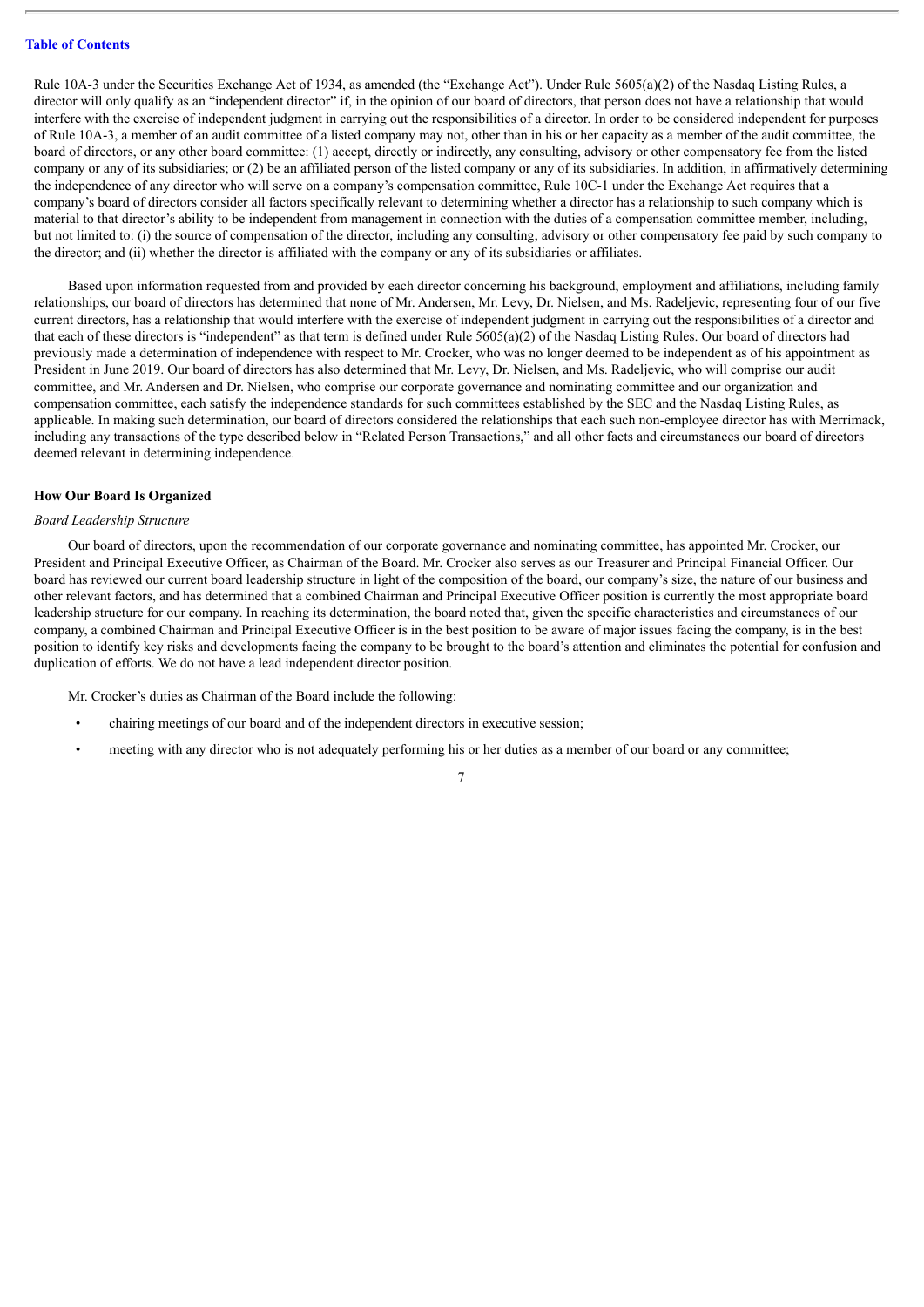- facilitating communications between other members of our board;
- determining the frequency and length of board meetings and recommending when special meetings of our board should be held;
- preparing or approving the agenda for each board meeting; and
- reviewing and, if appropriate, recommending action to be taken with respect to written communications from stockholders submitted to our board.

#### <span id="page-12-0"></span>**Board Committees**

Our board of directors has established an audit committee, a corporate governance and nominating committee, an organization and compensation committee and a strategy and expense committee, each of which operates under a charter that has been approved by our board. Copies of the committee charters are posted on the Investors section of our website, which is located at investors.merrimack.com. We are not including the information contained on our website as a part of, or incorporating it by reference into, this proxy statement.

#### *Audit Committee*

The members of our audit committee prior to the 2022 Annual Meeting are Mr. Levy, Dr. Nielsen and Mr. Russell Ray. Mr. Ray, the chair of the audit committee, will be retiring from our board of directors as of the date of the 2022 Annual Meeting and Ms. Radeljevic will join the Audit Committee and will serve as chair of the audit committee. Our audit committee's responsibilities include:

- appointing, approving the compensation of and assessing the independence of our registered public accounting firm;
- overseeing the work of our independent registered public accounting firm, including through the receipt and consideration of reports and other communications from such firm;
- reviewing and discussing with management and the independent registered public accounting firm our annual and quarterly financial statements and related disclosures;
- monitoring our internal control over financial reporting, disclosure controls and procedures and code of business conduct and ethics;
- overseeing our internal audit function;
- overseeing our risk assessment and risk management policies;
- establishing policies regarding hiring employees from the independent registered public accounting firm and procedures for the receipt and retention of accounting-related complaints and concerns;
- meeting independently with our internal auditors, independent registered public accounting firm and management;
- reviewing and approving or ratifying any related person transactions; and
- preparing the audit committee report required by SEC rules.

All audit and non-audit services, other than *de minimis* non-audit services, to be provided to us by our independent registered public accounting firm must be approved in advance by our audit committee.

Our board of directors has determined that Mr. Nielsen and Ms. Radeljevic are each an "audit committee financial expert" as defined in applicable SEC rules. We believe that the composition of our audit committee meets the requirements for independence under the current Nasdaq Listing Rules and SEC rules and regulations.

The audit committee met four times during 2021.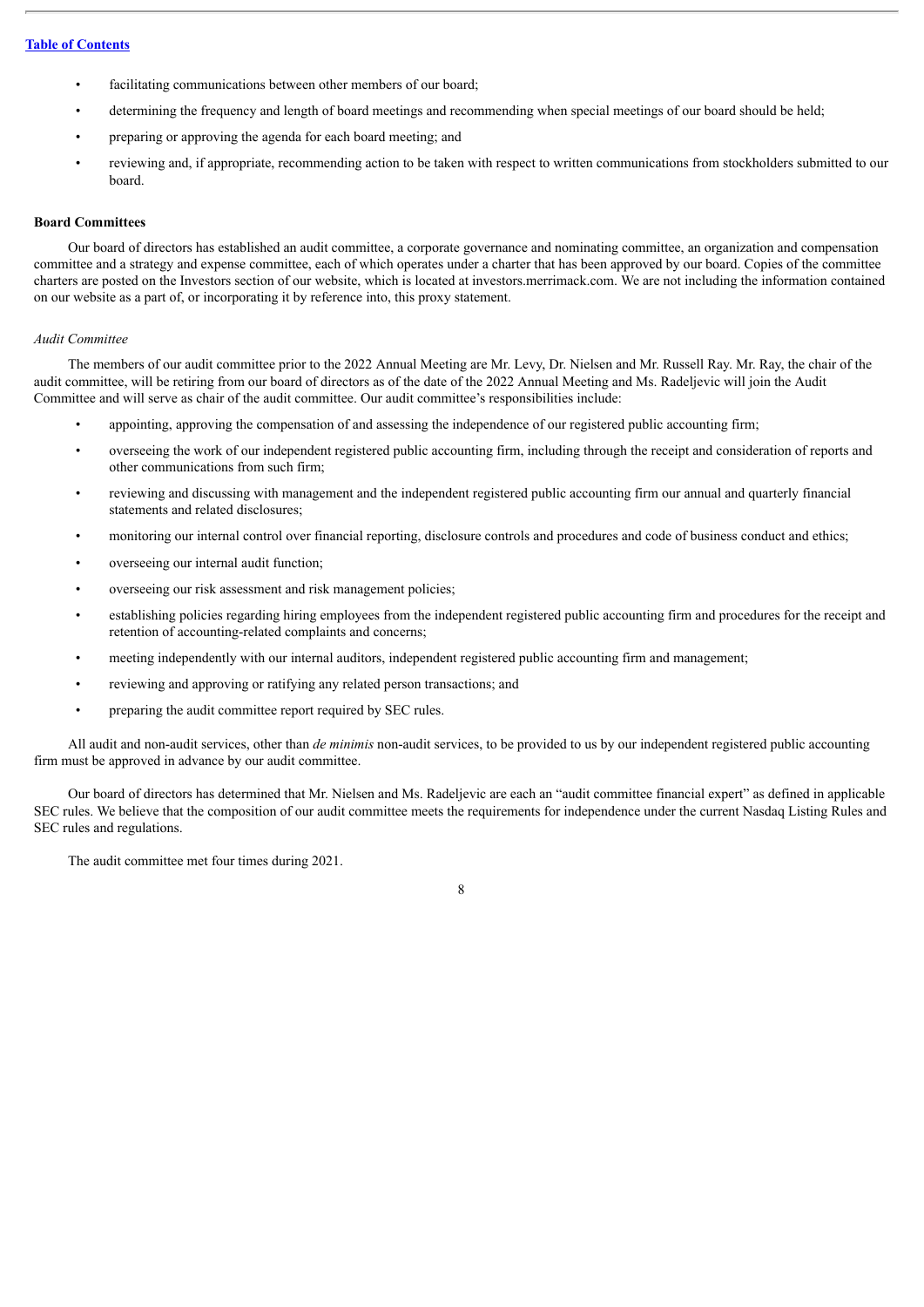#### *Corporate Governance and Nominating Committee*

The members of our corporate governance and nominating committee are Mr. Andersen and Dr. Nielsen. Mr. Andersen chairs the corporate governance and nominating committee. Our corporate governance and nominating committee's responsibilities include:

- identifying individuals qualified to become members of our board;
- recommending to our board the persons to be nominated for election as directors and to each of our board's committees;
- reviewing and making recommendations to our board with respect to our board leadership structure;
- developing and recommending to our board corporate governance principles; and
- overseeing an annual evaluation of our board.

The corporate governance and nominating committee met twice during 2021.

#### *Organization and Compensation Committee*

The members of our organization and compensation committee are Mr. Andersen and Dr. Nielsen. Mr. Andersen chairs the organization and compensation committee. Our organization and compensation committee's responsibilities include:

- reviewing and making recommendations to our board with respect to the compensation of our Chief Executive Officer, if any;
- reviewing and approving, or making recommendations to our board with respect to, the compensation of our other executive officers;
- overseeing an evaluation of our outside management firm;
- overseeing and administering our cash and equity incentive plans;
- reviewing and making recommendations to our board with respect to director compensation; and
- reviewing and making recommendations to our board with respect to management succession planning.

The processes and procedures followed by our organization and compensation committee in considering and determining executive and director compensation are described below under "—Board Processes—Executive and Director Compensation Processes."

The organization and compensation committee met once during 2021.

#### *382 Exemption Committee*

Under our Section 382 Rights Plan, any person which currently owns 4.9% or more of our common stock may continue to own its shares of common stock but may not acquire any additional shares without triggering the Section 382 Rights Plan. Our 382 Exemption Committee has the discretion to exempt any person or group from these provisions of the Section 382 Rights Plan.

## *Strategy and Expense Committee*

The members of our strategy and expense committee are Mr. Andersen, Mr. Crocker and Mr. Levy. Mr. Levy chairs the strategy and expense committee. Our strategy and expense committee's responsibilities include reviewing, evaluating and, when appropriate, making recommendations to the board with respect to our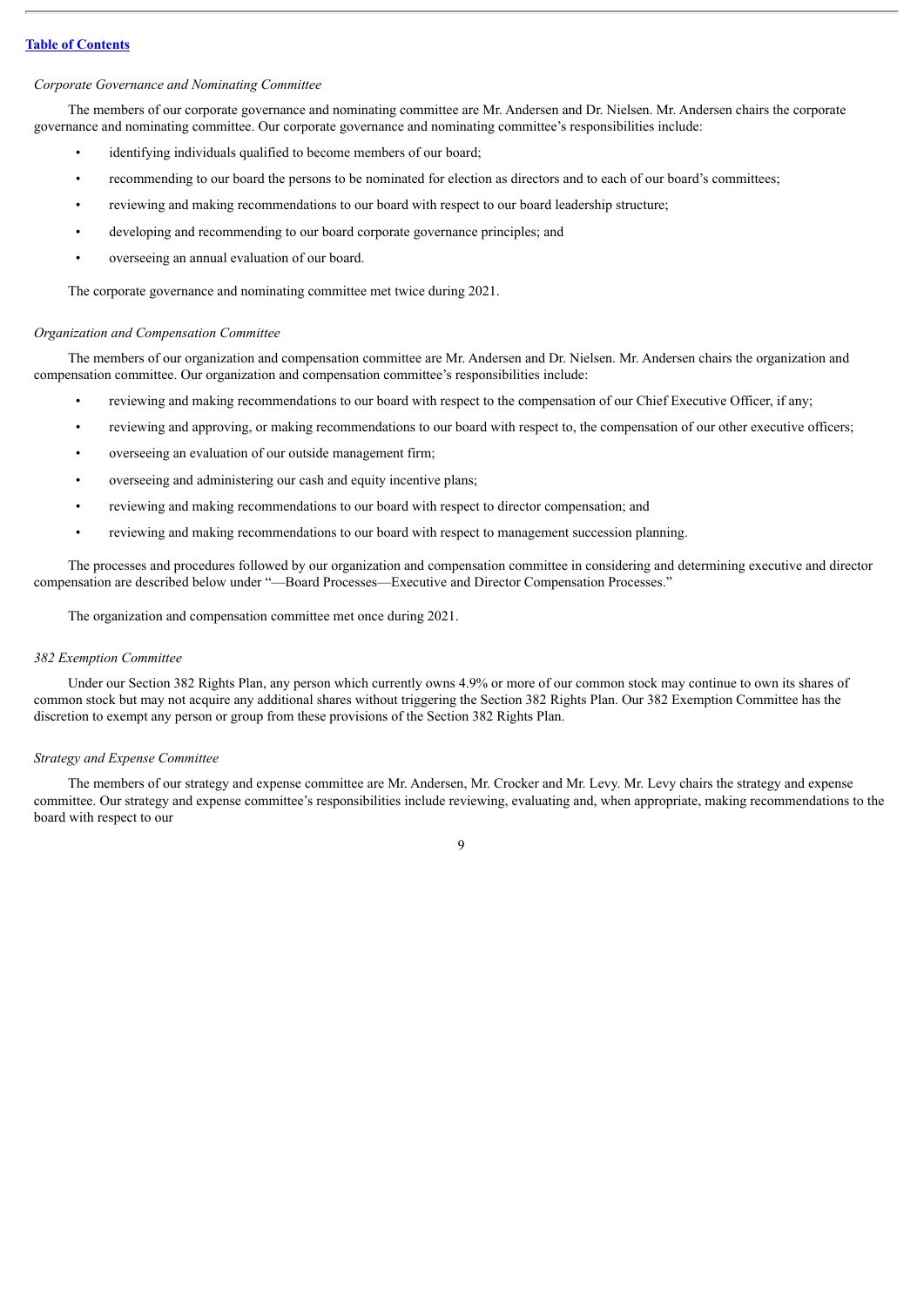mission and core strategy, our strategic plan objectives and success criteria and our strategic processes; acquisition and disposition opportunities; and capital structures, security issuances and dividends.

The strategy and expense committee did not meet during 2021.

#### <span id="page-14-0"></span>**Board Meetings and Attendance**

Our board of directors met four times during 2021. During 2021, each director attended at least 75% of the aggregate of the number of board meetings and the number of meetings held by all committees of our board on which he then served.

Our directors are encouraged to attend our annual meetings of stockholders. All five of our current directors attended our 2021 Annual Meeting of Stockholders.

#### <span id="page-14-1"></span>**Board Processes**

#### *Oversight of Risk*

Our board oversees our risk management processes directly and through its committees. Our management is responsible for risk management on a day-to-day basis. The role of our board and its committees is to oversee the risk management activities of management. They fulfill this duty by discussing with management the policies and practices utilized by management in assessing and managing risks and providing input on those policies and practices. In general, our board oversees risk management activities relating to business strategy, acquisitions, capital allocation, organizational structure and certain operational risks; our audit committee oversees risk management activities related to financial controls, legal and compliance risks and cyber risk; our corporate governance and nominating committee oversees risk management activities relating to board composition; our organization and compensation committee oversees risk management activities relating to our compensation policies and practices and management succession planning; and our strategy and expense committees assists the board's oversight of our business strategy and expenses. Each committee reports to the full board on a regular basis, including reports with respect to the committee's risk oversight activities as appropriate. In addition, since risk issues often overlap, committees from time to time request that that the full board discuss particular risks.

#### *Director Nomination Process*

The process followed by our corporate governance and nominating committee to identify and evaluate director candidates may include requests to board members and others for recommendations, evaluation of the performance on our board and its committees of any existing directors being considered for nomination, consideration of biographical information and background material relating to potential candidates and, particularly in the case of potential candidates who are not then serving on our board, interviews of selected candidates by members of the committee and our board.

In considering whether to recommend any particular candidate for inclusion in our board's slate of recommended director nominees, our corporate governance and nominating committee applies the criteria set forth in our corporate governance guidelines. Consistent with these criteria, our corporate governance and nominating committee expects every nominee to have the following attributes or characteristics, among others: integrity, honesty, adherence to high ethical standards, business acumen, good judgment and a commitment to understand our business and industry.

The biographies under "—Board of Directors—Biographies of the Director Nominees" indicate the experience, qualifications, attributes and skills of each nominee that led our corporate governance and nominating committee and our board to conclude that each nominee is qualified to serve as a director of Merrimack. Our corporate governance and nominating committee and our board believe that each of the nominees has the individual attributes and characteristics required of our directors, and that the nominees as a group possess the skill sets and specific experience desired of our board as a whole.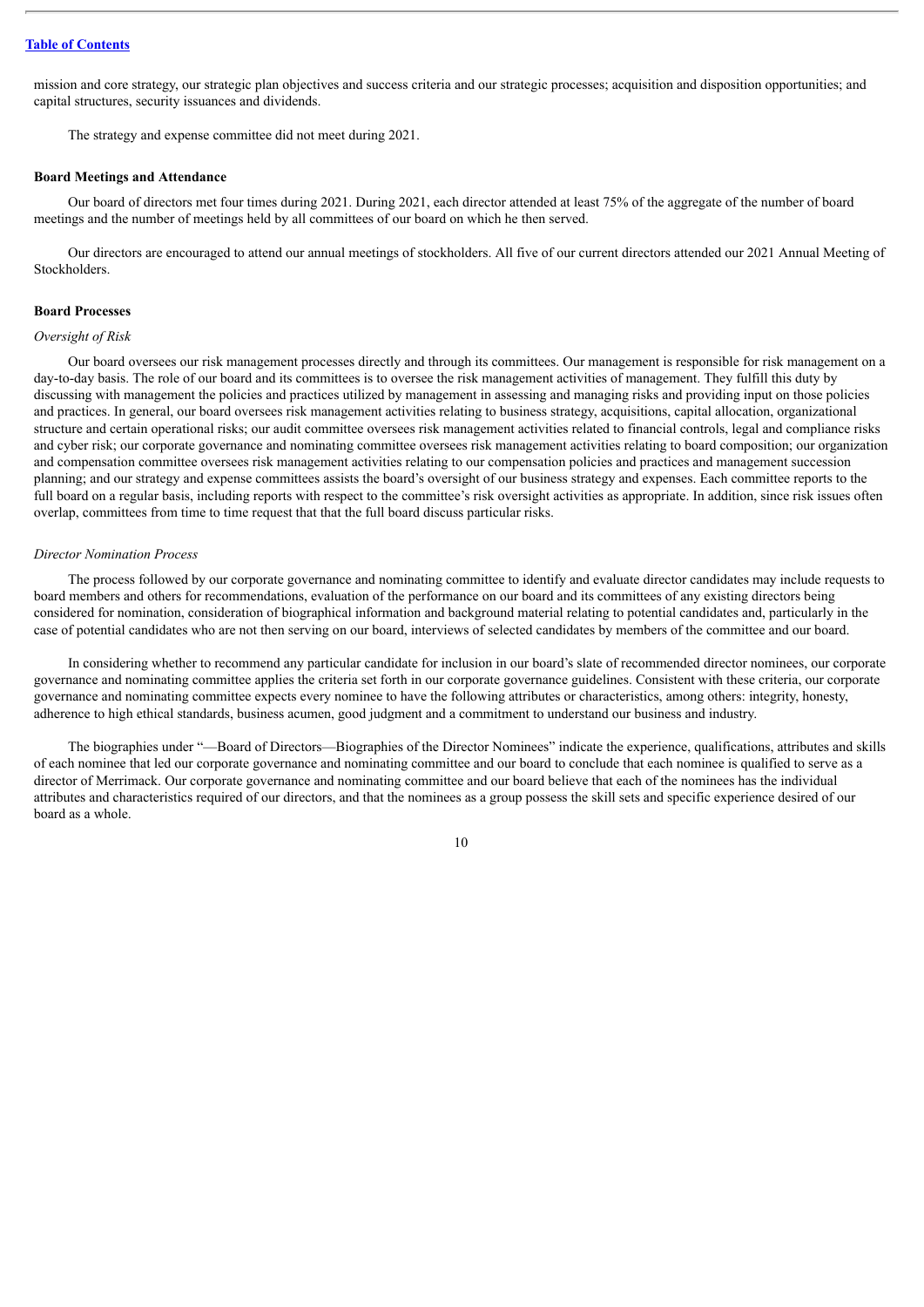Our corporate governance and nominating committee considers the value of diversity when selecting nominees, and believes that our board, taken as a whole, should embody a diverse set of skills, experiences and backgrounds. The committee does not make any particular weighting of diversity or any other characteristic in evaluating nominees and directors.

Stockholders may recommend individuals for consideration as potential director candidates by submitting their names, together with appropriate biographical information and background materials, and information with respect to the stockholder or group of stockholders making the recommendation, including the number of shares of common stock owned by such stockholder or group of stockholders, to our Corporate Secretary at Merrimack Pharmaceuticals, Inc., One Broadway, 14th Floor, Cambridge, MA 02142, Attention: Corporate Secretary. The specific requirements for the information that is required to be provided for such recommendations to be considered are specified in our bylaws and must be received by us no later than the date referenced below in "Other Matters—Deadline for Submission of Stockholder Proposals for 2023." Assuming that appropriate biographical and background material has been provided on a timely basis, the corporate governance and nominating committee will evaluate stockholder-recommended candidates by following substantially the same process, and applying substantially the same criteria, as it follows for candidates recommended by the corporate governance and nominating committee.

#### *Executive and Director Compensation Processes*

Currently, we do not have any employees and instead use a limited number of consultants for the operation of our company. However, historically, our executive compensation program has been administered by the organization and compensation committee of our board of directors, subject to the oversight and approval of our full board of directors. In that role, our organization and compensation committee reviewed our executive compensation practices on an annual basis and based on this review made recommendations to our board of directors for approval, which had full discretion to approve or modify the recommendations of the organization and compensation committee.

In designing our executive compensation program, our organization and compensation committee considered publicly available compensation data for national and regional companies in the biotechnology/pharmaceutical industry to help guide its executive compensation decisions at the time of hiring and for subsequent adjustments in compensation. The organization and compensation committee is directly responsible for the appointment and oversight of any compensation consultants and other advisors it retains.

Our director compensation program is administered by our board of directors with the assistance of the organization and compensation committee. The organization and compensation committee periodically reviews director compensation and makes recommendations to our board with respect thereto.

#### *Communications with Stockholders*

Our management will give appropriate attention to written communications that are submitted by stockholders, and will respond if and as appropriate. Stockholders may communicate with our management by writing to our Corporate Secretary at Merrimack Pharmaceuticals, Inc., One Broadway, 14th Floor, Cambridge, MA 02142, Attention: Corporate Secretary, or by calling (617) 441-1000. Additional information about contacting Merrimack is available on the Investors section of our website, which is located at investors.merrimack.com.

In addition, stockholders who wish to communicate with our entire board may do so by writing to Gary L. Crocker, Chairman of the Board, Merrimack Pharmaceuticals, Inc., One Broadway, 14th Floor, Cambridge, MA 02142. Communications will be forwarded to other directors if they relate to substantive matters that the Chairman of the Board, in consultation with our General Counsel, if any, considers appropriate for attention by the other directors. In general, communications relating to corporate governance and long-term corporate strategy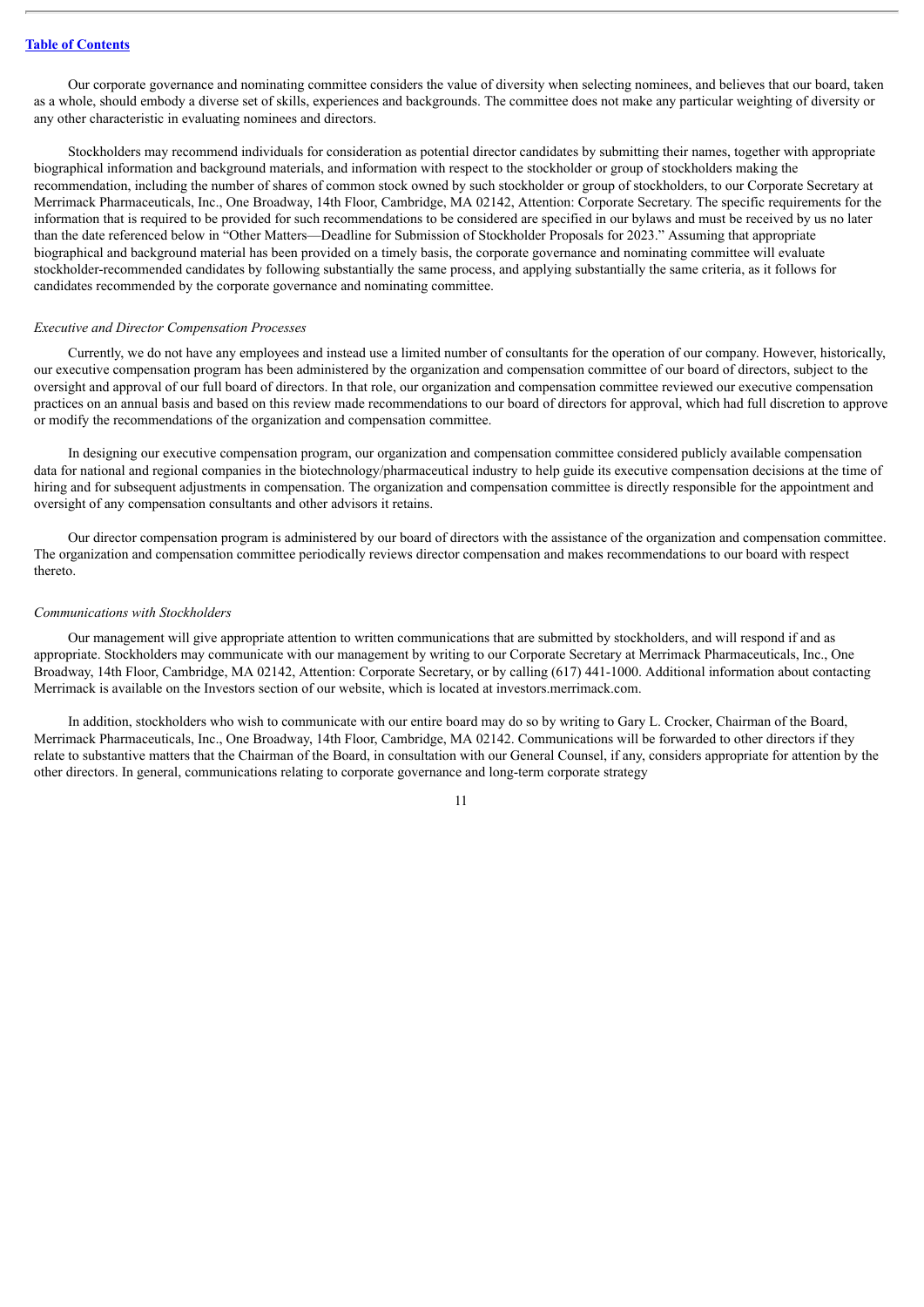are more likely to be forwarded than communications relating to ordinary business affairs, personal grievances or matters as to which we tend to receive repetitive or duplicative communications.

#### *Corporate Governance Guidelines*

Our board of directors has adopted corporate governance guidelines to assist in the exercise of its duties and responsibilities and to serve the best interests of Merrimack and our stockholders. The guidelines provide that:

- our board's principal responsibility is to oversee the management of Merrimack;
- a majority of the members of our board must be independent directors;
- the independent directors meet in executive session at least twice a year;
- directors have full and free access to management and, as necessary, independent advisors;
- new directors participate in an orientation program and all directors are expected to participate in continuing director education on an ongoing basis; and
- our board will conduct an annual self-evaluation to determine whether it and its committees are functioning effectively.

A copy of the corporate governance guidelines is posted on the Investors section of our website, which is located at investors.merrimack.com.

## <span id="page-16-0"></span>**Board Policies**

#### *Related Person Transactions*

Our board of directors has adopted written policies and procedures for the review of any transaction, arrangement or relationship in which Merrimack is a participant, the amount involved exceeds \$120,000 and one of our executive officers, directors, director nominees or 5% stockholders, or their immediate family members, each of whom we refer to as a "related person," has a direct or indirect material interest.

Since January 1, 2020, we have not engaged in any related person transactions.

#### *Code of Business Conduct and Ethics*

Our board of directors has adopted a written code of business conduct and ethics that applies to our directors, officers and employees, including our principal executive officer, principal financial officer, principal accounting officer or controller, or persons performing similar functions. A copy of the code of business conduct and ethics is posted on the Investors section of our website, which is located at investors.merrimack.com. In addition, we intend to post on our website all disclosures that are required by law or the Nasdaq Listing Rules concerning any amendments to, or waivers from, any provision of our code of business conduct and ethics.

## <span id="page-16-1"></span>**Cooperation Agreement**

On September 18, 2019, the Company entered into a Cooperation Agreement (the "Cooperation Agreement") with Newtyn Management, LLC and its affiliates (collectively, the "Newtyn Parties") and Western Standard, LLC and its affiliates (collectively, the "Western Parties"). The Newtyn Parties and the Western Parties, each as an affiliated group, will collectively be referred to as the "shareholder parties" and individually be referred to as a "shareholder party."

Pursuant to the Cooperation Agreement, the board increased the size of the board by adding two seats and appointed Mr. Levy, as the designee of the Newtyn Parties, and Mr. Andersen, as the designee of the Western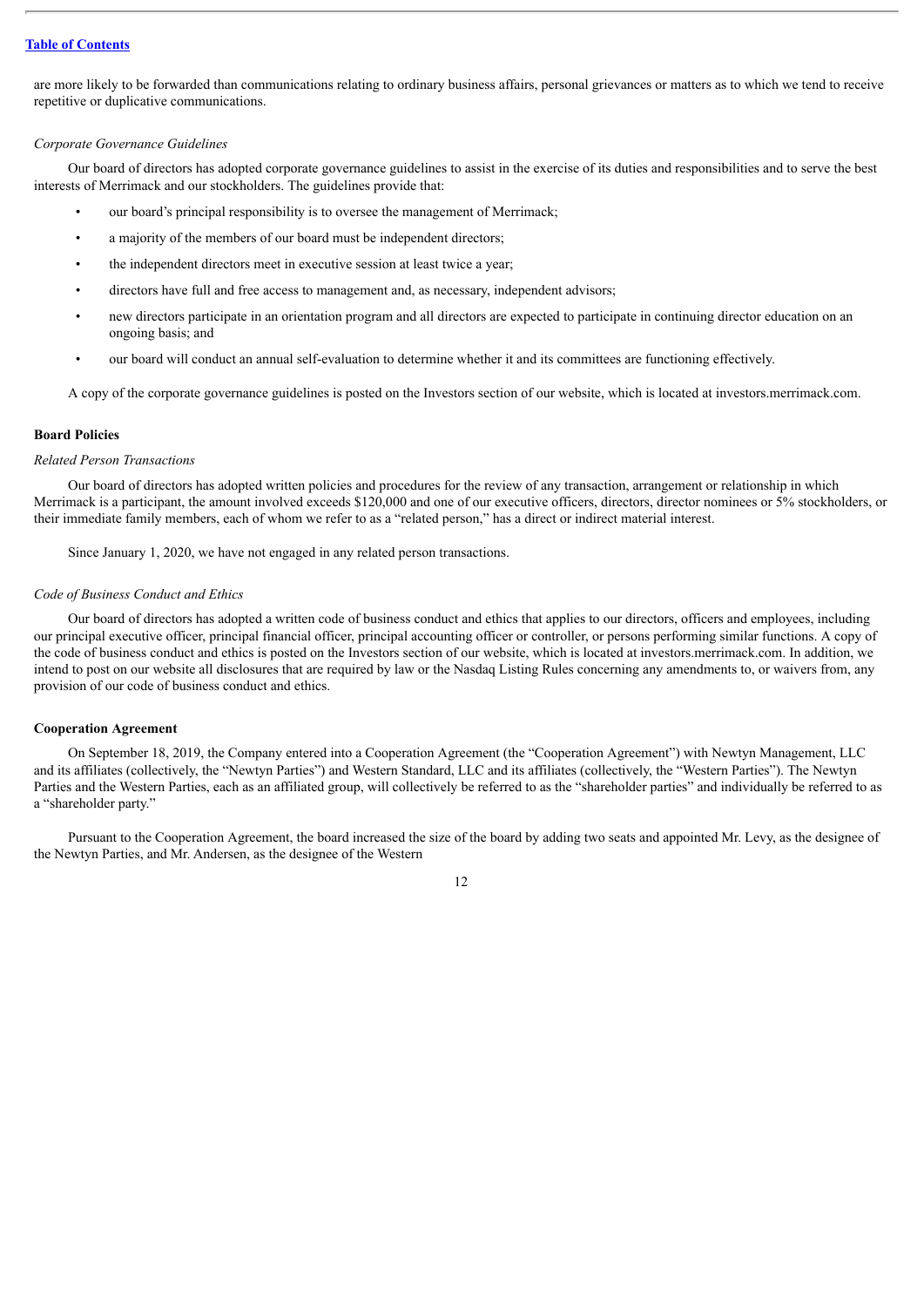Parties, to the board. Messrs. Levy and Andersen are collectively referred to as the "New Directors." Additionally, the Company agreed to, among other things, nominate the New Directors for re-election at the 2019 Annual Meeting of Stockholders along with the Company's three other nominees Mr. Crocker, Dr. Nielsen and Mr. Ray. Each shareholder party will have the right to designate a replacement for the New Director designated by such shareholder party, subject to the approval of the corporate governance and nominating committee, if such shareholder party owns at least 2.5% of the Company's voting securities.

For so long as the shareholder parties collectively own at least 5% of the Company's voting securities, the Company has agreed that the size of the board will not exceed five members unless at least two-thirds of the directors then serving in office, including at least one New Director (or any replacement), approve such increase.

With respect to any meeting of the Company's stockholders held prior to the termination of the Cooperation Agreement, the shareholder parties agreed to, among other things, vote in favor of the Company's director nominees and, subject to certain exceptions, vote in accordance with the board's recommendation on all other proposals.

Each shareholder party also agreed to certain customary standstill provisions prohibiting it from, among other things, (i) making certain public announcements, (ii) soliciting proxies, (iii) acquiring beneficial ownership of more than 20% of the Company's voting securities, (iv) selling any Company securities to any person that is known to have filed or threatened to file a proxy solicitation against the Company within the preceding 18 months or has otherwise given such shareholder party reasonable cause to believe such person intends to engage in a proxy campaign against the Company, (v) taking any action to support proposals that seek to influence the board or management of the Company or effect any material change in the Company's capitalization, management, business or corporate structure, and (vi) joining any group with respect to the Company's voting securities.

Unless the parties agree otherwise, the Cooperation Agreement will terminate as to a shareholder party on the earliest of (a) the time when such shareholder party no longer owns at least 2.5% of the Company's voting securities, (b) the adjournment of the applicable annual meeting if the New Director (or any replacement) designated by such shareholder party is not re-elected at such meeting, (c) the Company's breach of its obligations with respect to the strategy and expense committee, (d) the New Director (or any replacement) designated by such shareholder party fails to be re-nominated for election at a shareholder meeting, and (e) the consummation of an Extraordinary Transaction (as defined in the Cooperation Agreement).

The parties to the Cooperation Agreement have also agreed not to make any disparaging remarks or file any lawsuits against each other, subject to certain exceptions contained in the agreement.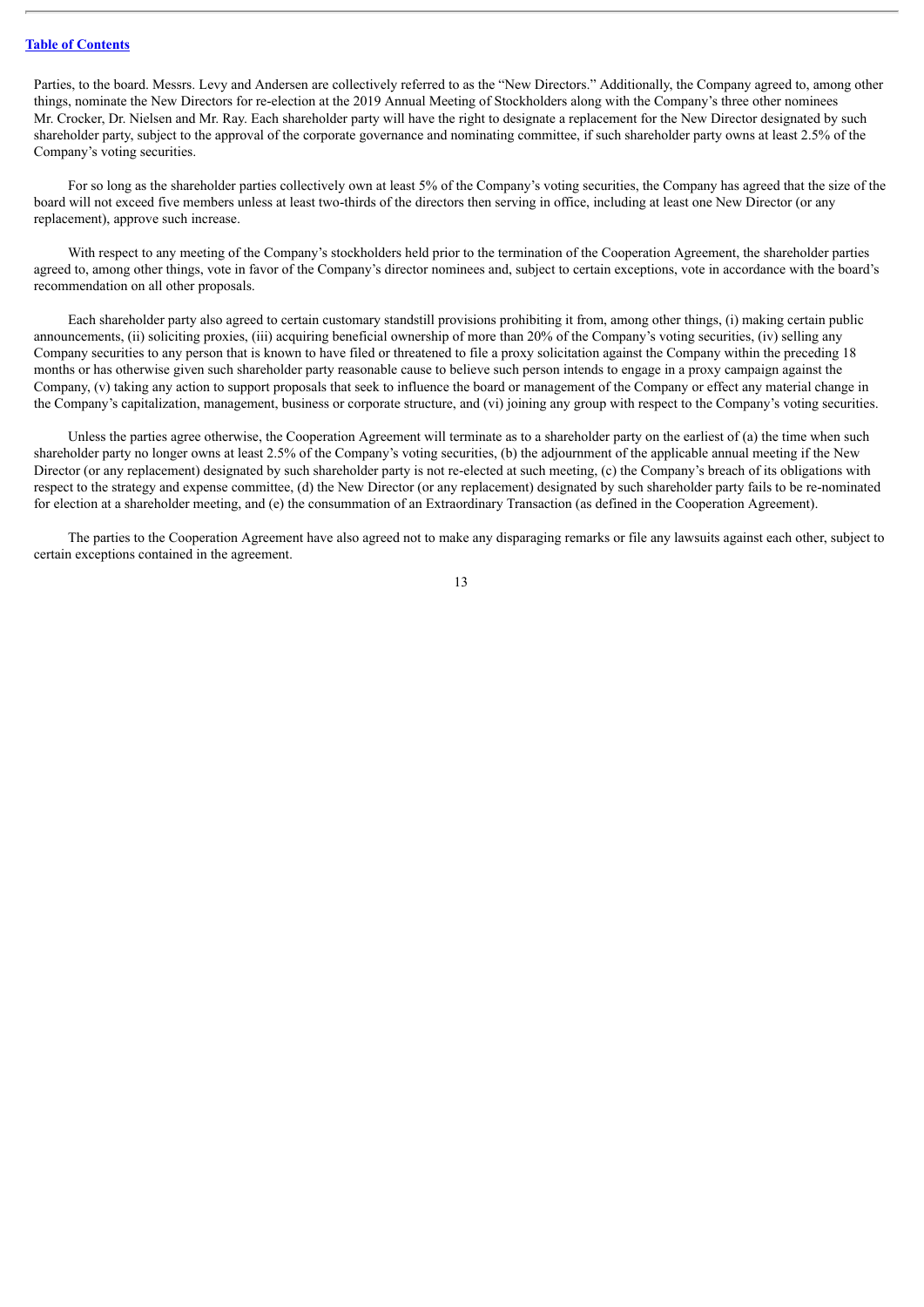#### **EXECUTIVE COMPENSATION**

## <span id="page-18-0"></span>**Executive Officers**

Gary L. Crocker serves as Chairman of our board of directors and as President and Treasurer of the Company but does not receive any additional compensation for his service as President and Treasurer of the Company. Mr. Crocker is compensated solely for his service on the board of directors pursuant to the existing terms of the Company's non-employee director compensation policy, as described below in "Director Compensation Arrangements."

#### <span id="page-18-1"></span>**Securities Authorized for Issuance under Equity Compensation Plans**

The following table contains information about our equity compensation plans as of December 31, 2021. As of December 31, 2021, we had three equity compensation plans, both of which were approved by our stockholders: our 2008 Stock Incentive Plan, as amended, our 2011 Stock Incentive Plan, and our 2021 Stock Incentive Plan. Both the 2008 Stock Incentive Plan and the 2011 Stock Incentive Plan are no longer eligible to issue new equity options.

#### **Equity Compensation Plan Information**

| Plan category                                                 | Number of<br>securities<br>to be issued<br>upon<br>exercise of<br>outstanding<br>options,<br>warrants<br>and rights<br>(a) | Weighted-<br>average<br>exercise price<br>-of<br>outstanding<br>options,<br>warrants<br>and rights<br>(b) |       | Number of<br>securities<br>remaining<br>available<br>for future<br>issuance<br>under equity<br>compensation<br>plans<br><i>(excluding)</i><br>securities<br>reflected in<br>column (a))<br>$\left( \mathrm{c}\right)$ |
|---------------------------------------------------------------|----------------------------------------------------------------------------------------------------------------------------|-----------------------------------------------------------------------------------------------------------|-------|-----------------------------------------------------------------------------------------------------------------------------------------------------------------------------------------------------------------------|
| Equity compensation plans approved by security                |                                                                                                                            |                                                                                                           |       |                                                                                                                                                                                                                       |
| holders                                                       | 1,778,049                                                                                                                  | \$                                                                                                        | 11.46 | 253,000(1)                                                                                                                                                                                                            |
| Equity compensation plans not approved by<br>security holders |                                                                                                                            |                                                                                                           |       |                                                                                                                                                                                                                       |
| Total                                                         | 1,778,049                                                                                                                  | \$                                                                                                        | 11.46 | 253,000(1)                                                                                                                                                                                                            |

(1) Reflects the total number of shares of our common stock available for future issuance under our 2021 Stock Incentive Plan as of December 31, 2021.

### <span id="page-18-2"></span>**401(k) Plan**

We maintain a defined contribution employee retirement plan for our former employees. We currently have no employees and our day to day operations are managed principally by outside consultants. As we have no employees, we have not matched employee contributions since 2019 and we do not anticipate hiring employees in the future. Our 401(k) plan is intended to qualify as a tax-qualified plan under Section 401 of the Internal Revenue Code of 1986, as amended, so that contributions to our  $401(k)$  plan, and income earned on such contributions, are not taxable to participants until withdrawn or distributed from the 401(k) plan. Our 401(k) plan provides that each participant may contribute up to 100% of his or her pre-tax compensation, up to a statutory limit. Under our 401(k) plan, each employee is fully vested in his or her deferred salary contributions. Employee contributions are held and invested by the plan's trustee. Our 401(k) plan also permits us to make discretionary contributions and matching contributions, subject to established limits and a vesting schedule. However, we have not made contributions to the 401(k) plan since 2019. Our only costs associated with the 401(k) plan relate to administration fees to maintain the  $401(k)$  plan for former employees who maintain retirement accounts in our 401(k) plan.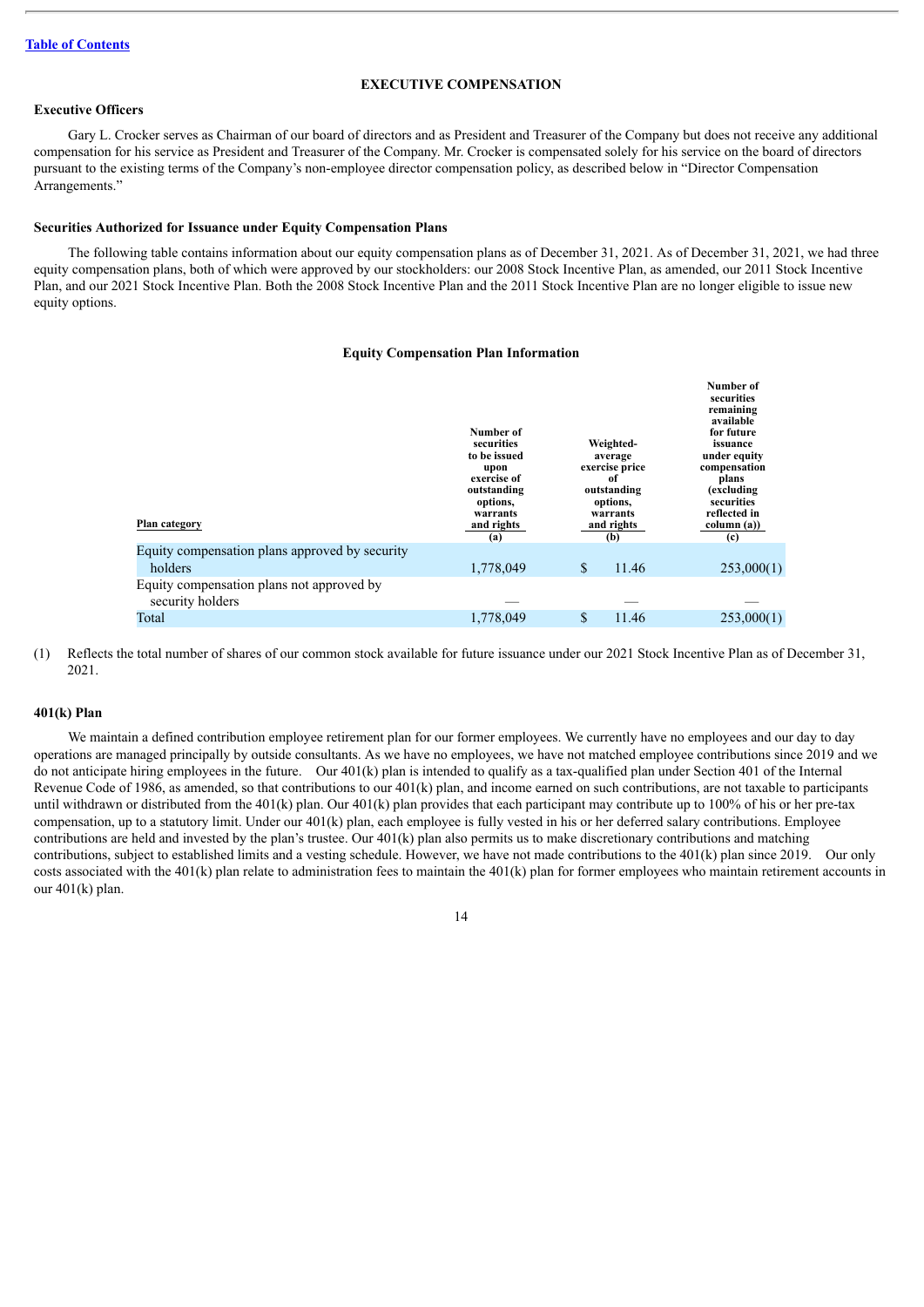## **DIRECTOR COMPENSATION**

## <span id="page-19-1"></span><span id="page-19-0"></span>**Compensation for 2021**

The following table sets forth information regarding the total compensation awarded to, earned by or paid to each of our non-employee directors during the year ended December 31, 2021 for their service on our board of directors. The compensation amounts presented in the table below are historical and are not indicative of the amounts we may pay our directors in the future. Mr. Crocker did not receive any compensation for his service as President and Treasurer.

| Name<br>Eric D. Andersen (3) | <b>Fees Earned</b><br>or Paid in<br>Cash<br>$($ S $)$ $(1)$ | Option<br>Awards<br>$($ S $)$ $(2)$ | All Other<br>Compensation | <b>Total</b><br>$(\$)$ |
|------------------------------|-------------------------------------------------------------|-------------------------------------|---------------------------|------------------------|
| Gary L. Crocker              | 76,000                                                      | 29.437                              |                           | 105,437                |
| Noah G. Levy (3)             |                                                             |                                     |                           |                        |
| Ulrik B. Nielsen             | 77,000                                                      | 25,758                              |                           | 102,758                |
| Russell T. Ray               | 67,000                                                      | 25,758                              |                           | 92,758                 |

- (1) Fees earned or paid in cash consist of:
	- for Mr. Crocker, \$70,000 as a retainer as non-executive chairman of the board and \$6,000 as a retainer for committee membership;
	- for Dr. Nielsen, \$45,000 as a retainer for board service and \$31,000 as a retainer for committee membership; and
	- for Mr. Ray, \$45,000 as a retainer for board service and \$22,000 as a retainer for committee membership.
- (2) Amount reflects the aggregate grant date fair value of a stock option granted for service as a director. The grant date fair value was computed in accordance with the provisions of ASC 718 and treated for accounting purposes as employee awards. The assumptions that we used to calculate this amount are discussed in Note 7 to our consolidated financial statements appearing in our Annual Report on Form 10-K for the year ended December 31, 2021. As of December 31, 2021, the aggregate number of shares of our common stock subject to each director's outstanding option awards was as follows: Mr. Crocker, 94,122; Dr. Nielsen, 286,359; and Mr. Ray, 58,287.
- (3) Pursuant to the terms of the Cooperation Agreement, Mr. Andersen and Mr. Levy have agreed to waive and forego any cash or stock compensation (other than expense reimbursement) for their services as directors.

#### <span id="page-19-2"></span>**Director Compensation Arrangements**

Our non-employee directors were compensated for their services to our board, effective July 1, 2021and will continue to be compensated for their services to our board during 2022 through the date of the 2022 Annual Meeting, as follows:

- an annual retainer for board service of \$45,000 (\$70,000 for the Chairman of the Board);
- for members of the audit committee, an additional annual retainer of \$12,000 (\$16,000 for the committee chair);
- for members of the corporate governance and nominating committee, an additional annual retainer of \$7,500 (\$12,000 for the committee chair);
- for members of the organization and compensation committee, an additional annual retainer of \$7,500 (\$15,000 for the committee chair); and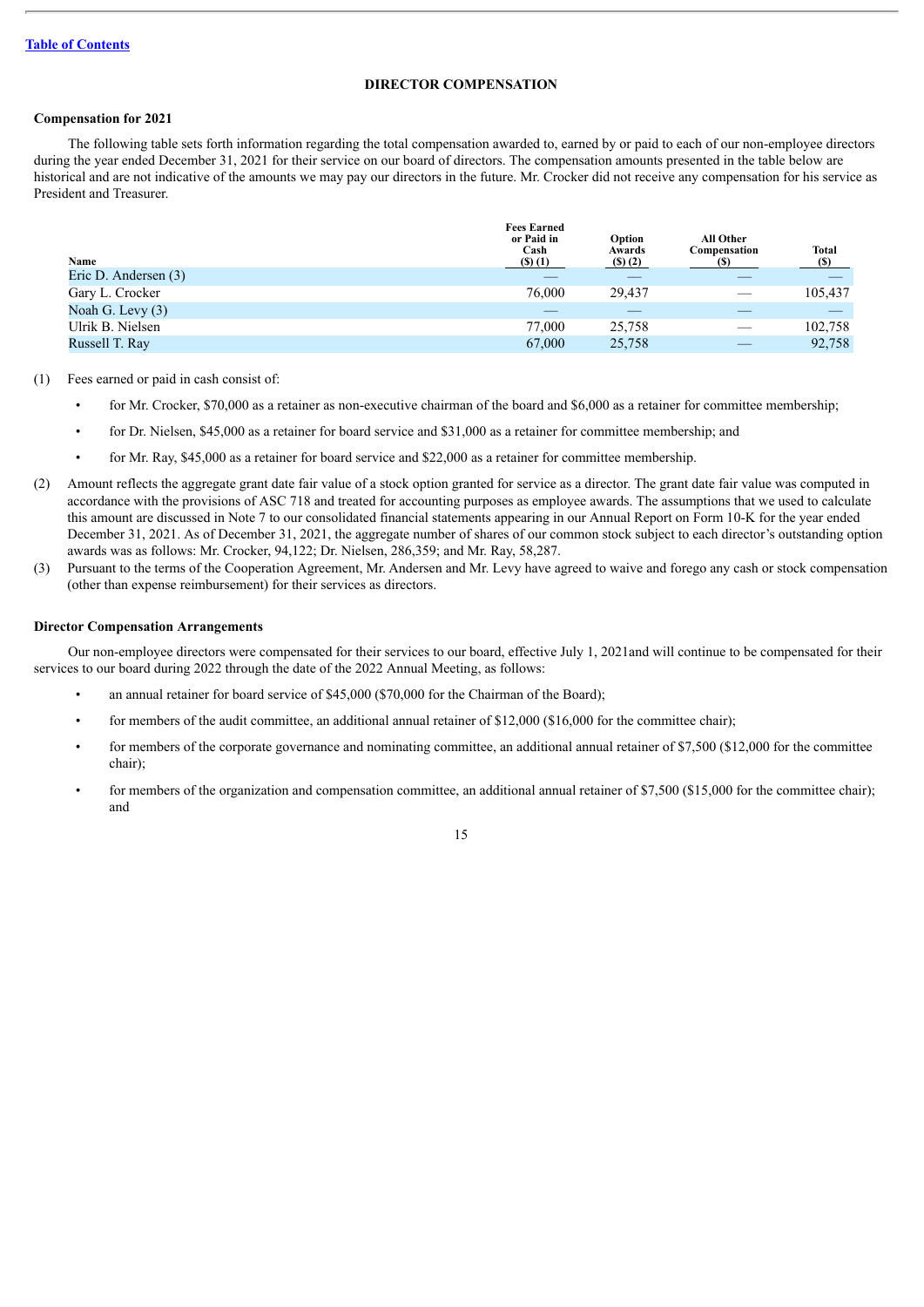• an annual stock option grant, granted in connection with each annual meeting of stockholders, to purchase 7,000 shares of our common stock (8,000 shares of our common stock for the Chairman of the Board), provided that if a non-employee director is elected to our board in between annual meetings of stockholders, such director will receive a stock option grant in connection with such election for a pro-rated portion of the annual amount.

In addition, we have reimbursed, and will continue to reimburse, our non-employee directors for their travel, lodging and other reasonable expenses incurred in attending meetings of our board and committees of our board.

Pursuant to the terms of the Cooperation Agreement, Mr. Andersen and Mr. Levy have agreed to waive and forego any cash or stock compensation (other than expense reimbursement) for their services as directors.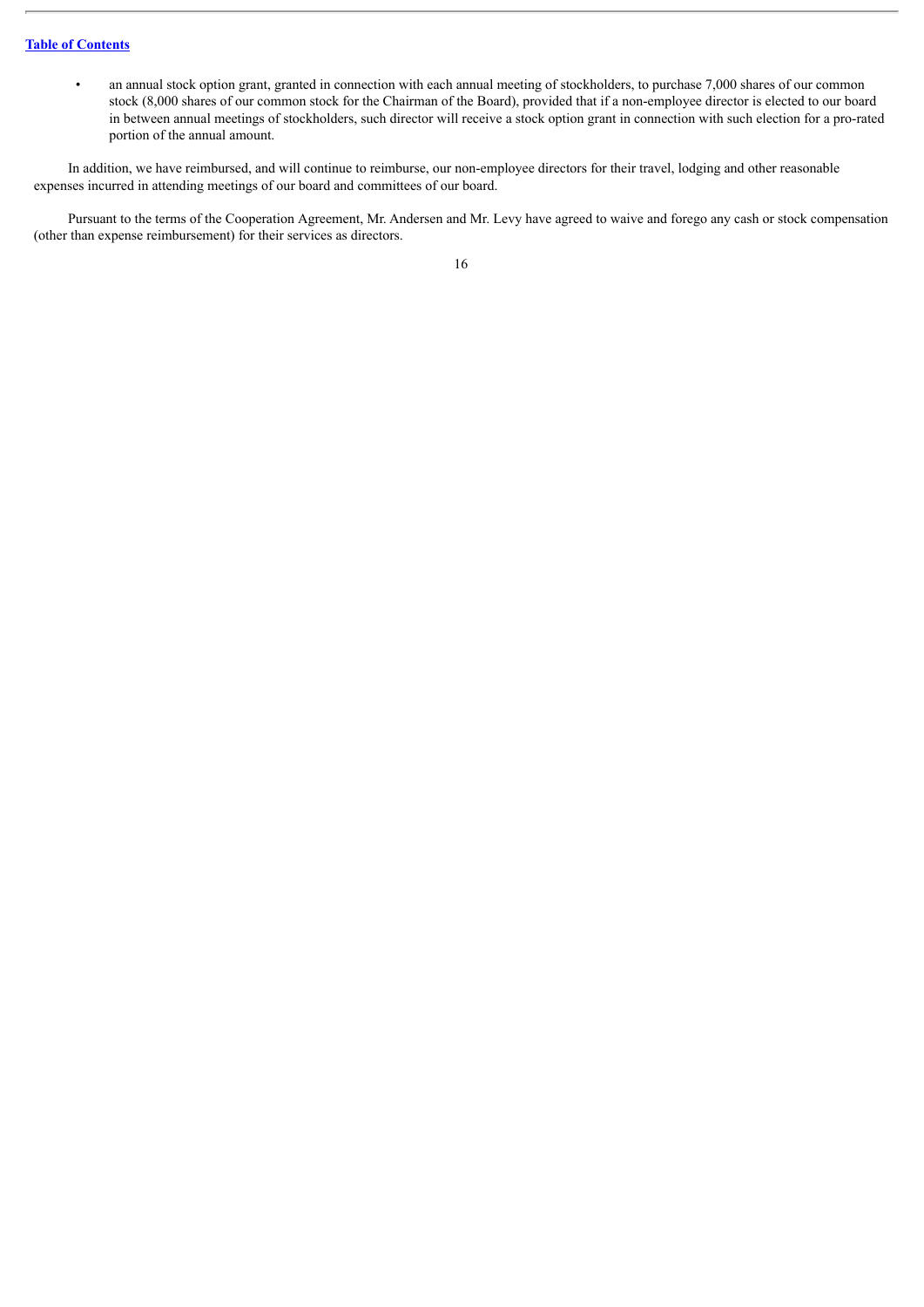## **AUDIT-RELATED MATTERS**

#### <span id="page-21-1"></span><span id="page-21-0"></span>**Audit Committee Report**

The audit committee of the board of directors of Merrimack Pharmaceuticals, Inc. has reviewed Merrimack's audited financial statements for the fiscal year ended December 31, 2021 and discussed them with Merrimack's management and Marcum LLP, Merrimack's independent registered public accounting firm for the fiscal year ended December 31, 2021.

The audit committee has received from, and discussed with, Marcum LLP various communications that Marcum LLP is required to provide to the audit committee, including the matters required to be discussed by the applicable requirements of the Public Company Accounting Oversight Board.

The audit committee has received the written disclosures and the letter from Marcum LLP required by applicable requirements of the Public Company Accounting Oversight Board regarding the independent registered public accounting firm's communications with the audit committee concerning independence, and has discussed with Merrimack's independent registered public accounting firm its independence.

Based on the review and discussions referred to above, the audit committee recommended to Merrimack's board of directors that the audited financial statements referred to above be included in Merrimack's Annual Report on Form 10-K for the year ended December 31, 2021.

By the audit committee of the board of directors of Merrimack Pharmaceuticals, Inc.

Noah G. Levy Ulrik B. Nielsen, Ph.D. Russell T. Ray

#### <span id="page-21-2"></span>**Audit Fees and Services**

The following table summarizes the fees that Marcum LLP, our independent registered public accounting firm for the fiscal years ended December 31, 2021 and 2020, billed to us for the fiscal years ended December 31, 2020 and 2021.

| <b>Fee Category</b>       | 2021    | 2020<br>(S) |
|---------------------------|---------|-------------|
| Audit Fees (1)            | 128,146 | 131,862     |
| <b>Audit-Related Fees</b> |         |             |
| Tax Fees                  |         |             |
| All Other Fees            |         |             |
| <b>Total Fees</b>         | 128,146 | 131,862     |

(1) Audit Fees are fees for the audit of our 2021 and 2020 consolidated financial statements including reviews of our interim condensed consolidated financial statements.

All such accountant services and fees were pre-approved by our audit committee in accordance with the "Pre-Approval Policies and Procedures" described below.

#### <span id="page-21-3"></span>**Pre-Approval Policies and Procedures**

Our audit committee has adopted policies and procedures relating to the approval of all audit and non-audit services that are to be performed by our independent registered public accounting firm. This policy generally provides that we will not engage our independent registered public accounting firm to render audit or non-audit services unless the service is specifically approved in advance by our audit committee or the engagement is entered into pursuant to a *de minimis* exception in accordance with applicable SEC rules.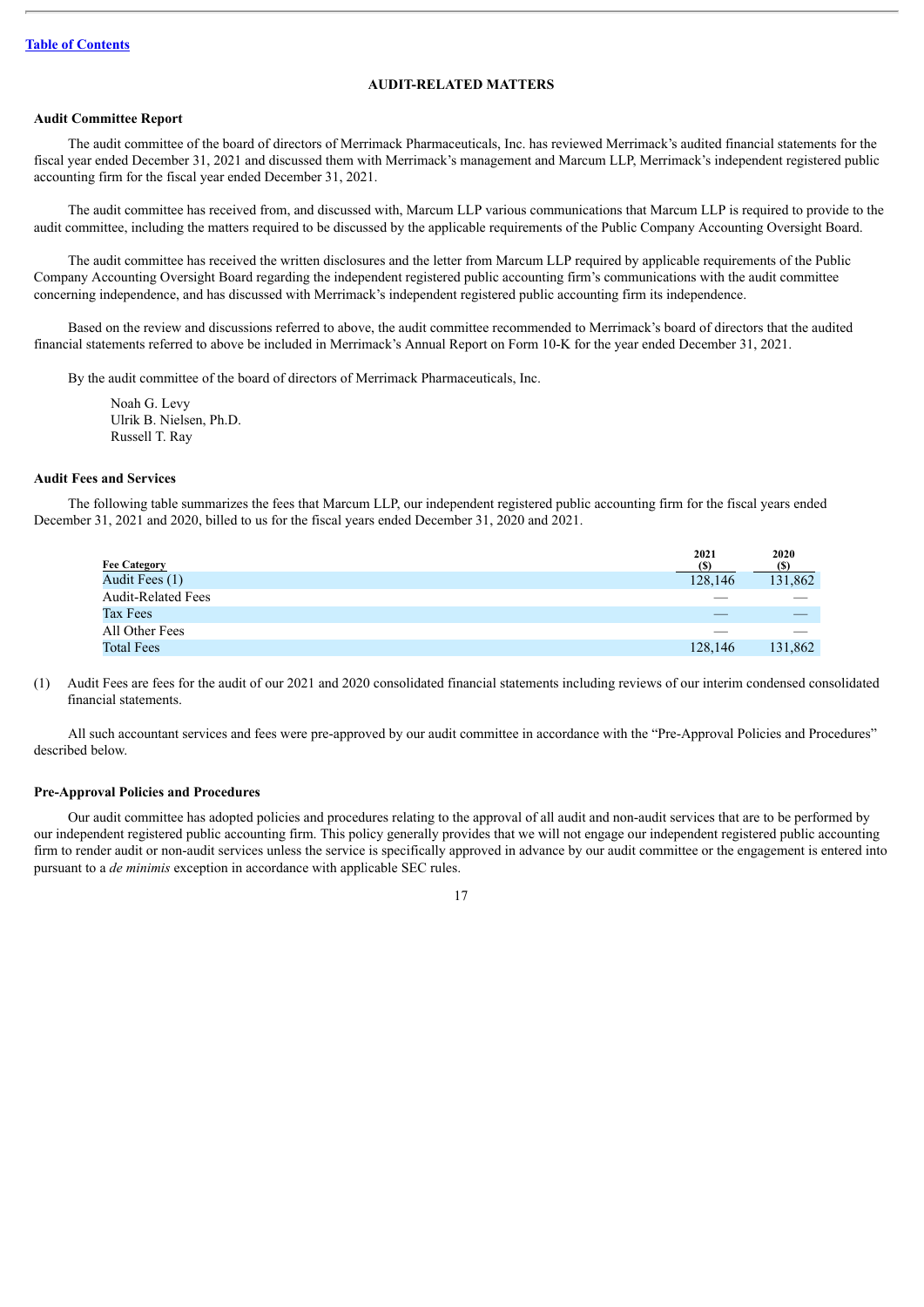## **MATTERS TO BE VOTED ON**

## <span id="page-22-1"></span><span id="page-22-0"></span>**Proposal 1: Election of Directors**

At the Annual Meeting, stockholders will vote to elect five directors for a one year term beginning at the Annual Meeting and ending at our 2023 Annual Meeting of Stockholders.

Our board of directors is currently comprised of five members. Our board has nominated Mr. Crocker, Mr. Andersen, Mr. Levy, Dr. Nielsen and Ms. Radeljevic for election as directors, each to hold office until the 2023 Annual Meeting of Stockholders and until their respective successors have been duly elected and qualified or until their earlier death, resignation or removal. Each of the nominees is currently a member of our board. Mr. Ray will be resigning as a member of our board of directors as of the date of our 2022 Annual Meeting.

Unless contrary instructions are provided on the proxy card, the persons named as proxies will, upon receipt of a properly executed proxy, vote for the election of Mr. Crocker, Mr. Andersen, Mr. Levy, Dr. Nielsen and Ms. Radeljevic as directors for a term expiring at the 2023 Annual Meeting of Stockholders. Each of the nominees has consented to serving as nominees for election to the board, to being named in this proxy statement and to serve on our board, if elected. If any nominee should be unable to serve, the person acting under the proxy may vote the proxy for a substitute nominee designated by our board. We do not contemplate that any of the nominees will be unable to serve if elected.

## **OUR BOARD OF DIRECTORS UNANIMOUSLY RECOMMENDS THAT YOU VOTE** *FOR* **THE ELECTION OF EACH OF OUR DIRECTOR NOMINEES NAMED ON THE ENCLOSED PROXY CARD, GARY L. CROCKER, ERIC D. ANDERSEN, NOAH G. LEVY, ULRIK B. NIELSEN AND ANA RADELJEVIC.**

#### <span id="page-22-2"></span>**Proposal 2: Ratification of Independent Auditors**

The audit committee of our board of directors has selected the firm of Marcum LLP as our independent registered public accounting firm for the fiscal year ending December 31, 2022. Although stockholder approval of the selection of Marcum LLP is not required by law or Nasdaq Listing Rules, our audit committee believes that it is advisable and has decided to give our stockholders the opportunity to ratify this selection. If this proposal is not approved at the Annual Meeting, our audit committee may reconsider this selection.

Representatives of Marcum LLP are expected to attend the virtual Annual Meeting and will have the opportunity to make a statement if they desire to do so. It is also expected that they will be available to respond to appropriate questions from stockholders.

The affirmative vote of the holders of shares of common stock representing a majority of the votes cast on the matter is required for the ratification of the selection of Marcum LLP as our independent registered public accounting firm for the current fiscal year.

## **OUR BOARD OF DIRECTORS UNANIMOUSLY RECOMMENDS THAT YOU VOTE** *FOR* **THE RATIFICATION OF THE SELECTION OF MARCUM AS OUR INDEPENDENT REGISTERED PUBLIC ACCOUNTING FIRM FOR THE FISCAL YEAR ENDING DECEMBER 31, 2022.**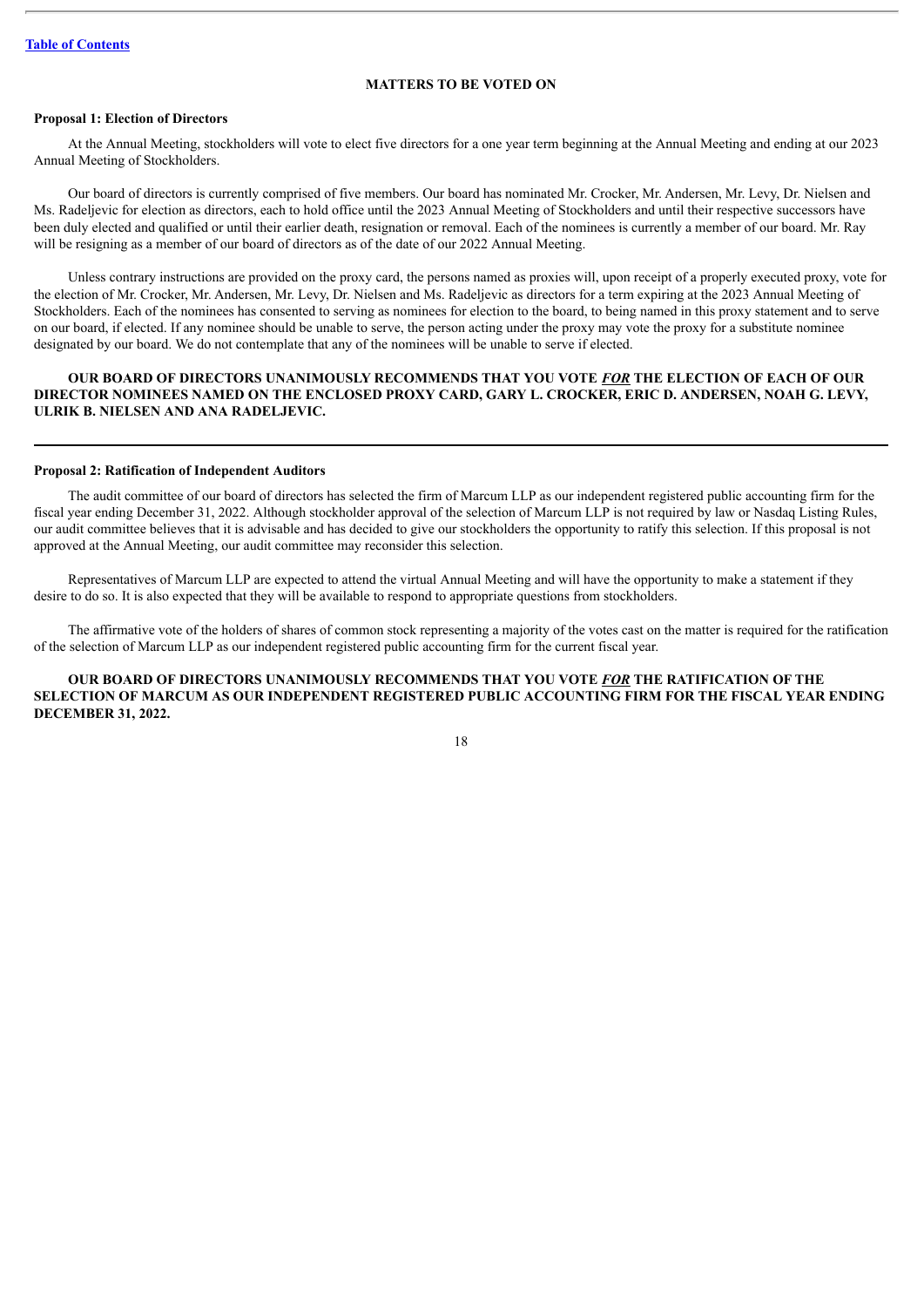## **STOCK OWNERSHIP AND REPORTING**

#### <span id="page-23-1"></span><span id="page-23-0"></span>**Security Ownership of Certain Beneficial Owners and Management**

The following table sets forth information with respect to the beneficial ownership of our common stock as of March 31, 2022 by:

- each person, or group of affiliated persons, who is known by us to beneficially own more than 5% of our common stock;
- each of our named executive officers;
- each of our current directors and director nominees; and
- all of our executive officers and directors as a group.

Beneficial ownership is determined in accordance with the rules and regulations of the SEC and includes voting or investment power with respect to our common stock. Shares of our common stock subject to options that are currently exercisable or exercisable within 60 days after March 31, 2022 are considered outstanding and beneficially owned by the person holding the options for the purpose of calculating the percentage ownership of that person, but not for the purpose of calculating the percentage ownership of any other person. Except as otherwise noted, to our knowledge, the persons and entities in this table have sole voting and investing power with respect to all of the shares of our common stock beneficially owned by them, subject to community property laws, where applicable. The inclusion herein of any shares as beneficially owned does not constitute an admission of beneficial ownership.

The column entitled "Percentage of Shares Beneficially Owned" is based on a total of 13,410,243 shares of our common stock outstanding as of March 31, 2022. Except as otherwise set forth below, the address of the beneficial owner is c/o Merrimack Pharmaceuticals, Inc., One Broadway, 14th Floor, Cambridge, MA 02142. Beneficial ownership representing less than one percent of our outstanding common stock as of March 31, 2022 is denoted with an "\*."

| Name and Address of<br><b>Beneficial Owner</b>                      | Number of<br><b>Shares</b><br><b>Beneficially</b><br>Owned | Percentage<br>of Shares<br><b>Beneficially</b><br>Owned |
|---------------------------------------------------------------------|------------------------------------------------------------|---------------------------------------------------------|
| 5% Stockholders                                                     |                                                            |                                                         |
| Newtyn Management, LLC (1)                                          | 1,713,612                                                  | 12.8                                                    |
| $22NW$ Fund, LP $(2)$                                               | 1,241,896                                                  | 9.3                                                     |
| Western Standard, LLC (3)                                           | 1,269,558                                                  | 9.5                                                     |
| JFL Partners Fund LP (4)                                            | 701,998                                                    | 5.2                                                     |
| <b>Named Executive Officers and Directors and Director Nominees</b> |                                                            |                                                         |
| Gary L. Crocker (5)                                                 | 203,999                                                    | 1.5                                                     |
| Eric D. Andersen (6)                                                | 1,269,558                                                  | 9.5                                                     |
| Noah G. Levy (7)                                                    | 1,713,612                                                  | 12.8                                                    |
| Ulrik B. Nielsen (8)                                                | 323,327                                                    | 2.4                                                     |
| Russell T. Ray (9)                                                  | 58,287                                                     | $\ast$                                                  |
| Ana Radeljevic (10)                                                 | 0                                                          | $\ast$                                                  |
| All executive officers and directors as a group (5 persons) (11)    | 3,568,783                                                  | 25.8                                                    |

(1) Based on information provided on a Form 4 filed on February 1, 2022 and on a Schedule 13D/A filed on December 2, 2020 (as an amendment to the previously filed Schedule 13D/As filed on September 30, 2019) by Newtyn Management, LLC ("Newtyn Management") with respect to the following reporting persons: Newtyn Management, Noah G. Levy, Newtyn Partners, LP ("NP"), Newtyn Capital Partners, LP ("NCP")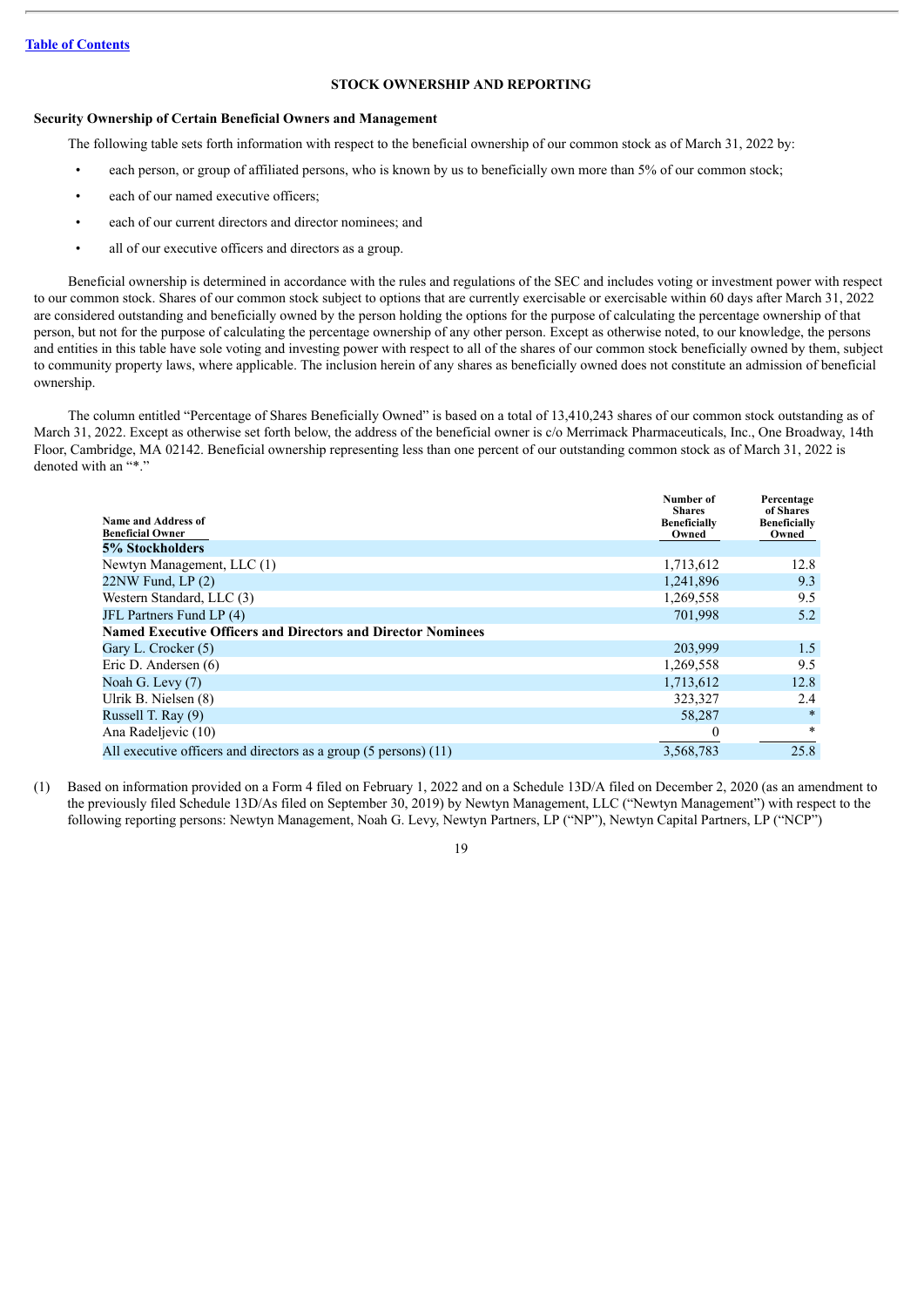and Ledo Capital, LLC ("Ledo"). The address of each of the reporting persons is 60 East 42nd Street, 9th Floor, New York, New York 10165. Newtyn Management is the investment manager to NP and Newtyn TE Partners, LP (the "Funds"). Mr. Levy is the managing member of Newtyn Management and Ledo, and is the portfolio manager to the Funds. NCP is the general partner of the Funds, and Ledo is the general partner of NCP. Newtyn Management reports that it holds sole voting power and sole dispositive power with respect to 1,713,612 shares. Mr. Levy reports that he holds sole voting power and sole dispositive power with respect to 1,713,612 shares. NP reports that it holds sole voting power and sole dispositive power with respect to 989,337 shares. NCP reports that it holds sole voting power and sole dispositive power with respect to 1,713,612 shares. Ledo reports that it holds sole voting power and sole dispositive power with respect to 1,713,612 shares. Mr. Levy, a member of our board of directors, disclaims beneficial ownership of all shares held by Newtyn Management, except to the extent of his pecuniary interest therein. Each of Newtyn Management, Mr. Levy, the Funds, NCP, Ledo, Western Standard, LLC, Western Standard Partners, LP, Western Standard Partners QP, LP and Mr. Andersen is a member of a "group" with the other reporting persons for the purposes of Section 13(d)(3) of the Exchange Act, and such group beneficially owns the 2,983,170 shares of common stock owned in the aggregate by all of the reporting persons. See Note 3 below. Each such reporting person disclaims beneficial ownership of the common stock that he or it does not directly own.

- (2) Based on information provided in a Schedule 13G filed on February 14, 2022, which amends a Schedule 13D/A filed on September 24, 2019 (as an amendment to the previously filed Schedule 13D/As filed on July 24, 2019, April 17, 2019, March 14, 2019 and December 19, 2018 and Schedule 13D filed on November 2, 2018) on behalf of 22NW Fund, LP, a Delaware limited partnership ("22NW Fund"), with respect to the common stock directly and beneficially owned by it; 22NW, LP, a Delaware limited partnership ("22NW"), as the investment manager of 22NW Fund; 22NW Fund GP, LLC, a Delaware limited liability company ("22NW GP"), as the general partner of 22NW Fund; 22NW GP, Inc., a Delaware S corporation ("22NW Inc."), as the general partner of 22NW; Aron R. English, as the Portfolio Manager of 22NW, Manager of 22NW GP and President and sole shareholder of 22NW Inc. The address of the principal office of each of 22NW Fund, 22NW, 22NW GP, 22NW Inc. and Mr. English is 1455 NW Leary Way, Suite 400, Seattle, Washington 98107. As of the close of business on December 31, 2022, 22NW Fund directly beneficially owned 1,241,896 shares of common stock. 22NW, as the investment manager of 22NW Fund, may be deemed to beneficially own the 1,241,896 shares of common stock owned by 22NW Fund. 22NW GP, as the general partner of 22NW Fund, may be deemed to beneficially own the 1,241,896 shares of common stock owned by 22NW Fund. 22NW Inc., as the general partner of 22NW, may be deemed to beneficially own the 1,241,896 shares of common stock owned by 22NW Fund. Mr. English, as the Portfolio Manager of 22NW, Manager of 22NW GP and President and sole shareholder of 22NW Inc., may be deemed to beneficially own the 1,241,896 shares of common stock owned by 22NW Fund.
- (3) Based on information provided in a Schedule 13D/A filed on December 3, 2020 (as an amendment to the previously filed Schedule 13D/As filed on September 30, 2019) by Western Standard, LLC ("Western Standard") with respect to the following reporting persons: Western Standard and Eric D. Andersen. The address of each of the reporting persons is 5900 Wilshire Blvd., Suite 650, Los Angeles, California 90036. Western Standard is the general partner and investment manager to Western Standard Partners, LP ("WSP LP") and Western Standard Partners QP, LP ("WSP QP LP" and together with WSP LP, the "WSP Funds"). Mr. Andersen is the managing member of Western Standard and is the portfolio manager to the WSP Funds. Western Standard reports that it holds sole voting power and sole dispositive power with respect to 1,188,845 shares. Mr. Andersen reports that he holds sole voting power and sole dispositive power with respect to 1,188,845 shares. Mr. Andersen, a member of our board of directors, disclaims beneficial ownership of all shares held by Western Standard, except to the extent of his pecuniary interest therein. Each of Newtyn Management, Mr. Levy, the Funds, NCP, Ledo, Western Standard, the WSP Funds and Mr. Andersen is a member of a "group" with the other reporting persons for the purposes of Section 13(d)(3) of the Exchange Act, and such group beneficially owns the 2,707,952 shares of common stock owned in the aggregate by all of the reporting persons. See Note 1 above. Each such reporting person disclaims beneficial ownership of the common stock that he or it does not directly own.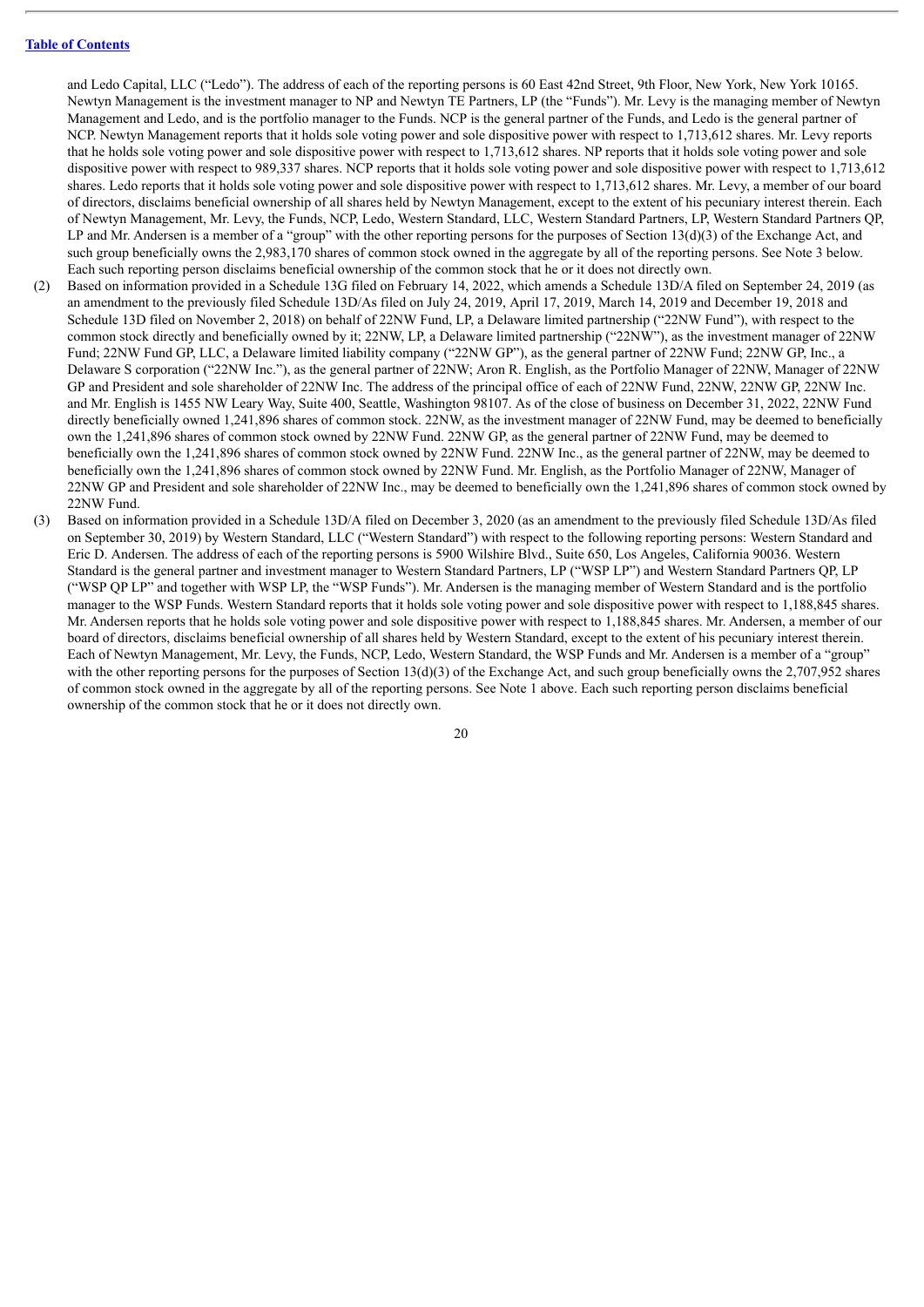- (4) Based on information provided in a Schedule 13D/A filed on November 19, 2019 on behalf of JFL Partners Fund LP, a Delaware limited partnership ("JFL Partners"), with respect to the common stock directly and beneficially owned by it; JFL Capital Management LP, a Texas limited partnership ("JFL GP"), as the general partner of JFL Partners; JFL Capital Holdings LLC, a Delaware limited liability company ("JFL Holdings"), as the general partner of JFL GP; JFL Capital Management LLC, a Delaware limited liability company ("JFL Capital Management"), as the investment manager of JFL Partners and a certain managed account (the "JFL Account"); and Joseph F. Lawler, M.D., Ph.D., as the Managing Member of each of JFL Holdings and JFL Capital Management. The address of the principal office of each of JFL Partners, JFL GP, JFL Holdings, JFL Capital Management and Dr. Lawler is 2110 Ranch Road 620 S, #341732, Lakeway, Texas 78734. As of November 19, 2019, JFL Partners directly beneficially owned 276,847 shares of common stock. As of November 19, 2019, each of JFL Partners, JFL GP, JFL Holdings and JFL Capital Management had sole voting power and sole dispositive power over 276,847 shares of common stock. JFL GP, as the general partner of JFL Partners, may be deemed to beneficially own the 276,847 shares of common stock owned by JFL Partners. JFL Holdings, as the general partner of JFL GP, may be deemed to beneficially own the 276,847 shares of common stock owned by JFL Partners. As of November 19, 2019, 425,151 shares of common stock were held in the JFL Account. JFL Capital Management, as the investment manager of JFL Partners and the JFL Account, may be deemed to beneficially own the 701,998 shares of common stock owned in the aggregate by JFL Partners and held in the JFL Account. Dr. Lawler, as the Managing Member of JFL Capital Management and JFL Holdings, may be deemed to beneficially own the 701,998 shares owned in the aggregate by JFL Partners and held in the JFL Account. By virtue of their respective positions with JFL Partners, each of JFL GP, JFL Holdings, JFL Capital Management and Dr. Lawler may be deemed to have sole power to vote and dispose of the common stock reported owned by JFL Partners.
- (5) Consists of (i) 109,877 shares of common stock held by Crocker Family Investments, LLC, over which Mr. Crocker is the Managing Member. and (ii) 94,122 shares of common stock underlying options that are exercisable as of March 31, 2022 or will become exercisable within 60 days after such date.
- (6) Consists of the shares described in Note 3 above. Mr. Andersen, a member of our board of directors, is the managing member of Western Standard and may be deemed the indirect beneficial owner of such shares. Mr. Andersen disclaims beneficial ownership over such shares, except to the extent of his pecuniary interest therein.
- (7) Consists of the shares described in Note 1 above. Mr. Levy, a member of our board of directors, is the managing member of Newtyn Management and may be deemed the indirect beneficial owner of such shares. Mr. Levy disclaims beneficial ownership over such shares, except to the extent of his pecuniary interest therein.
- (8) Consists of (i) 36,968 shares of common stock and (ii) 286,359 shares of common stock underlying options that are exercisable as of March 31, 2022 or will become exercisable within 60 days after such date.
- (9) Consists of 58,287 shares of common stock underlying options that are exercisable as of March 31, 2022 or will become exercisable within 60 days after such date.
- (10) Ms. Radeljevic is nominated to commence service as a member of the board of directors immediately following the 2022 Annual Meeting
- (11) Includes 438,768 shares of common stock underlying options that are exercisable as of March 31, 2022 or will become exercisable within 60 days after such date.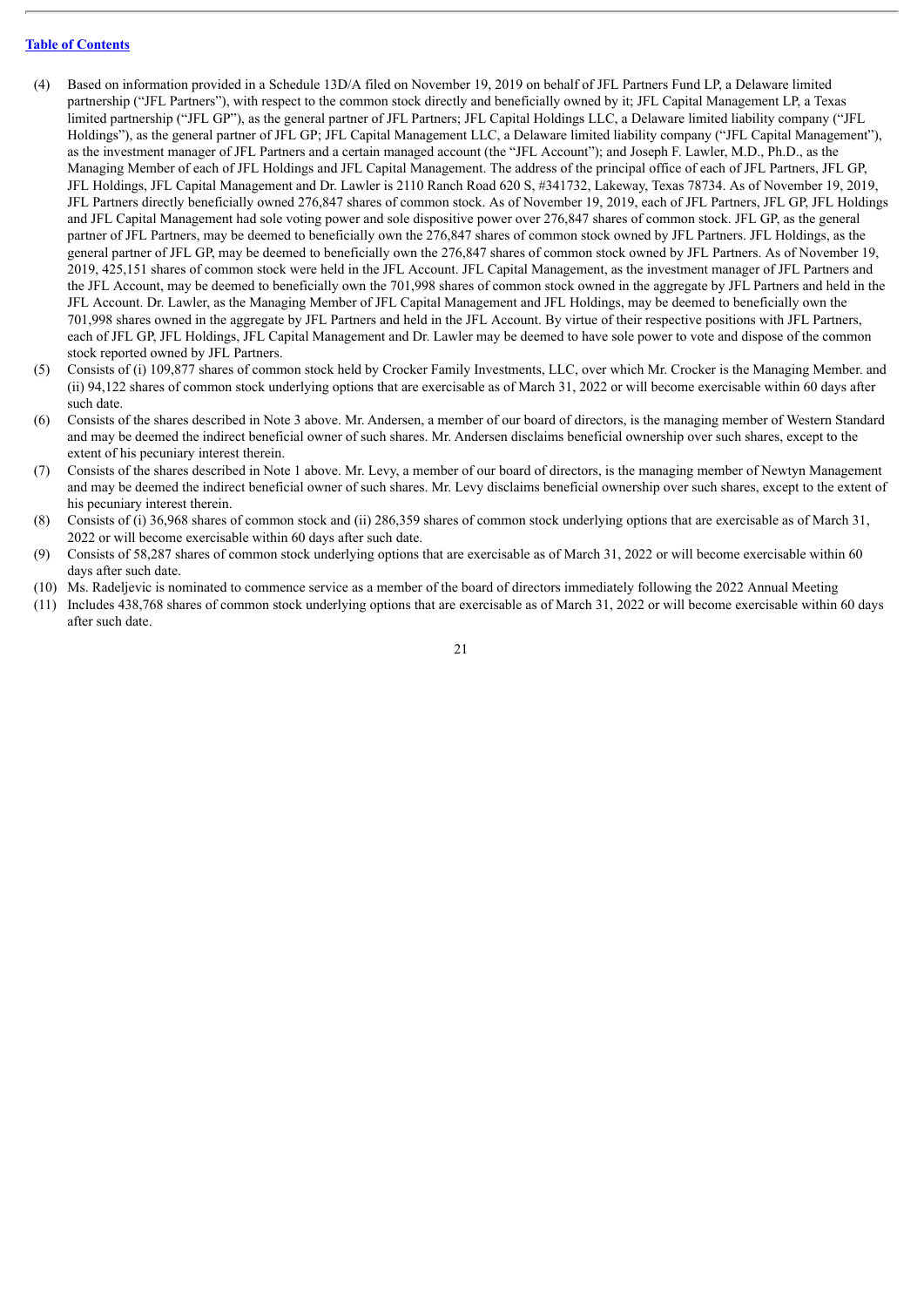## **OTHER MATTERS**

<span id="page-26-0"></span>Our board of directors does not know of any other matters that may come before the Annual Meeting. However, if any other matters are properly presented to the Annual Meeting, it is the intention of the persons named in the accompanying proxy to vote, or otherwise act, in accordance with their judgment on such matters.

#### <span id="page-26-1"></span>**Solicitation of Proxies**

**This proxy is solicited on behalf of our board of directors.** We will bear the expenses connected with this proxy solicitation. We expect to pay banks, brokers and other nominees their reasonable expenses for forwarding proxy materials and annual reports to principals and obtaining their voting instructions. In addition to the use of the mails, our directors and our sole executive officer may, without additional remuneration, solicit proxies in person or by telephone, facsimile, electronic mail, Internet and text messaging.

#### <span id="page-26-2"></span>**Householding of Annual Meeting Materials**

Some banks, brokers and other nominee record holders may be participating in the practice of "householding" proxy statements and annual reports. This means that only one copy of our proxy statement or annual report may have been sent to multiple stockholders in the same household. We will promptly deliver a separate copy of either document to any stockholder upon request submitted in writing to us at Merrimack Pharmaceuticals, Inc., One Broadway, 14th Floor, Cambridge, MA 02142, Attention: Corporate Secretary, or by calling (617) 441-1000. Any stockholder who wants to receive separate copies of the annual report and proxy statement in the future, or who is currently receiving multiple copies and would like to receive only one copy for his or her household, should contact his or her bank, broker or other nominee record holder, or contact us at the above address or phone number.

#### <span id="page-26-3"></span>**Deadline for Submission of Stockholder Proposals for 2023 Annual Meeting of Stockholders**

Proposals of stockholders intended to be presented at our 2023 Annual Meeting of Stockholders pursuant to Rule 14a-8 promulgated under the Exchange Act must be received by us at our principal executive offices, One Broadway, 14th Floor, Cambridge, MA 02142, no later than December 28, 2022 in order to be included in the proxy statement and proxy card relating to that meeting.

If a stockholder wishes to present a proposal at our 2023 Annual Meeting of Stockholders, but does not wish to have the proposal considered for inclusion in our proxy statement and proxy card, pursuant to the advance notice provision in our bylaws, such stockholder must give written notice to our Corporate Secretary at our principal executive offices at the address noted above. Our Corporate Secretary must receive such notice no earlier than February 8, 2023 and no later than March 9, 2023, provided that if the date of the 2023 Annual Meeting of Stockholders is advanced by more than 20 days, or delayed by more than 60 days, from the first anniversary of the Annual Meeting, such notice must instead be received by our Corporate Secretary no earlier than the 120th day prior to the 2023 Annual Meeting of Stockholders and not later than the close of business on the later of (i) the 90th day prior to the 2023 Annual Meeting of Stockholders and (ii) the tenth day following the day on which notice of the date of the 2023 Annual Meeting of Stockholders was mailed or public disclosure of the date of the 2023 Annual Meeting of Stockholders was made, whichever occurs first.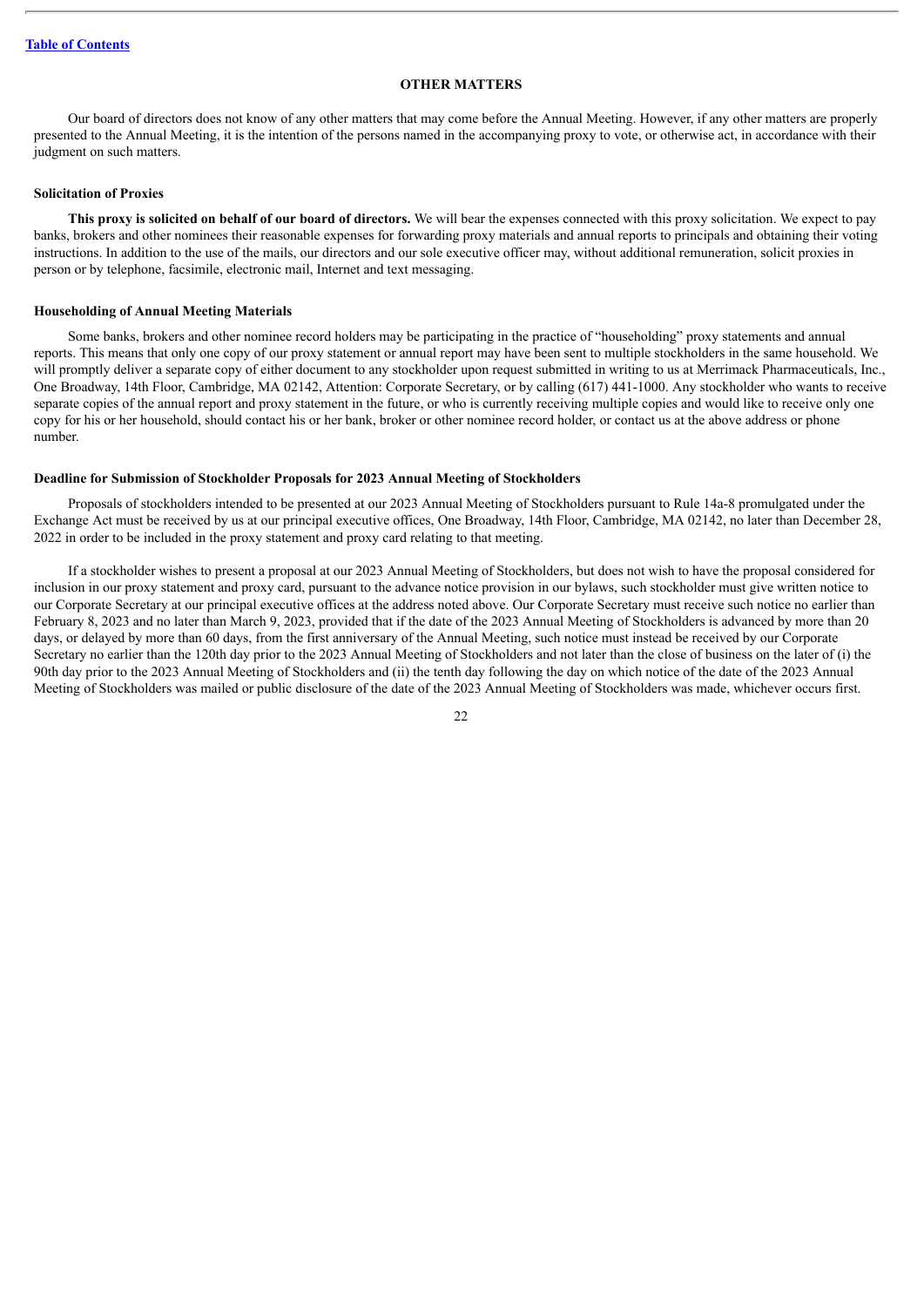$\blacksquare$ 

03MG5C

J.

| merrimack                                                                                                                                                                                                                                                                                                                                                                                                      |                                                                                                                                                                                                                                                                                                                                                                                                                                            |
|----------------------------------------------------------------------------------------------------------------------------------------------------------------------------------------------------------------------------------------------------------------------------------------------------------------------------------------------------------------------------------------------------------------|--------------------------------------------------------------------------------------------------------------------------------------------------------------------------------------------------------------------------------------------------------------------------------------------------------------------------------------------------------------------------------------------------------------------------------------------|
| Using a black ink pen, mark your votes with an X as shown in this example.<br>Please do not write outside the designated areas.                                                                                                                                                                                                                                                                                | Your vote matters - here's how to vote!<br>You may vote online or by phone instead of mailing this card.<br>Online<br>Go to www.envisionreports.com/MACK or<br>scan the OR code - login details are<br>located in the shaded bar below.<br>Phone<br>Call toll free 1-800-652-VOTE (8683) within<br>the USA, US territories and Canada<br>Save paper, time and money!<br>Sign up for electronic delivery at<br>www.envisionreports.com/MACK |
| 2022 Annual Meeting Proxy Card                                                                                                                                                                                                                                                                                                                                                                                 |                                                                                                                                                                                                                                                                                                                                                                                                                                            |
| $\blacktriangledown$ if voting by Mail, sign, detach and return the bottom portion in the enclosed envelope. $\blacktriangledown$<br>Proposals - The Board of Directors recommend a vote FOR all the nominees listed and FOR Proposal 2.<br>1. Election of Directors:<br>Against Abstain<br>For<br>For<br>02 - Eric D. Andersen<br>01 - Gary L. Crocker<br>05 - Ana Radeljevic<br>04 - Ulrik B. Nielsen, Ph.D. | Against Abstain<br>Against Abstain<br>03 - Noah G. Levy                                                                                                                                                                                                                                                                                                                                                                                    |
|                                                                                                                                                                                                                                                                                                                                                                                                                |                                                                                                                                                                                                                                                                                                                                                                                                                                            |
| Against Abstain<br>For<br>2. To ratify the selection of Marcum LLP as our independent<br>registered public accounting firm for the fiscal year ending<br>December 31, 2022.                                                                                                                                                                                                                                    |                                                                                                                                                                                                                                                                                                                                                                                                                                            |
| Authorized Signatures - This section must be completed for your vote to count. Please date and sign below.<br>В<br>Please sign exactly as name(s) appears hereon. Joint owners should each sign. When signing as attorney, executor, administrator, corporate officer, trustee, guardian, or custodian, please give                                                                                            |                                                                                                                                                                                                                                                                                                                                                                                                                                            |

 $1UPX$ 

 $\ddot{}$